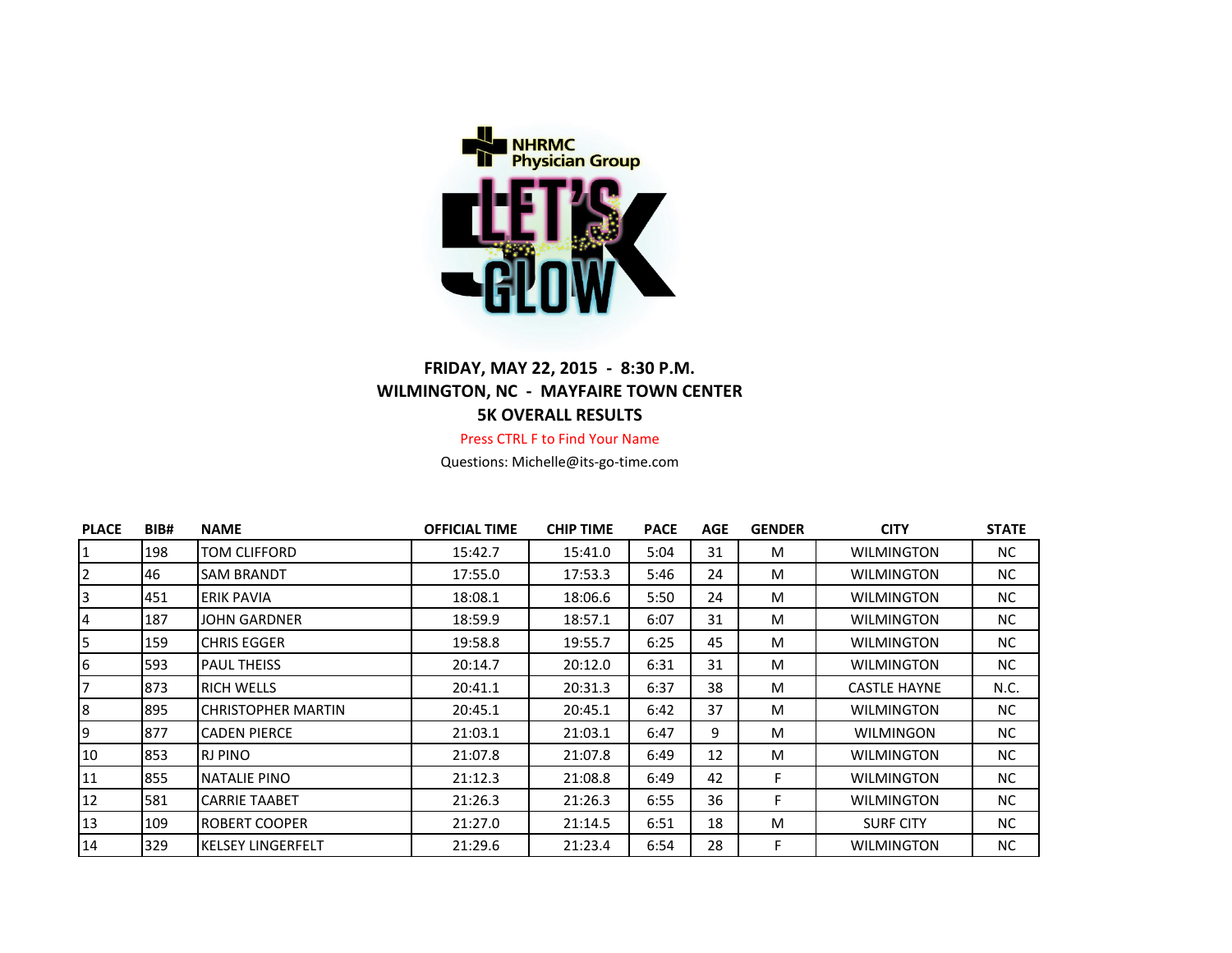| 15 | 56  | <b>ISABELLA BUFALINI</b> | 21:31.3 | 21:29.3 | 6:56 | 12 | F  | <b>WILMINGTON</b>         | <b>NC</b> |
|----|-----|--------------------------|---------|---------|------|----|----|---------------------------|-----------|
| 16 | 232 | <b>AMBER HAYDEN</b>      | 21:33.8 | 21:27.7 | 6:55 | 32 | F. | <b>WILMINGTON</b>         | <b>NC</b> |
| 17 | 568 | <b>JACK STERRETT</b>     | 21:43.9 | 21:43.9 | 7:00 | 9  | M  | <b>WILMINGTON</b>         | <b>NC</b> |
| 18 | 844 | MICHAEL A REIVES         | 21:47.9 | 21:32.2 | 6:57 | 21 | M  | WILMINGTON                | <b>NC</b> |
| 19 | 132 | <b>KYLE DEGENHARDT</b>   | 21:48.7 | 21:48.7 | 7:02 | 19 | M  | <b>RICHLANDS</b>          | <b>NC</b> |
| 20 | 605 | <b>DAVID TIGNONSINI</b>  | 21:50.6 | 21:48.7 | 7:02 | 27 | M  | WILMINGTON                | <b>NC</b> |
| 21 | 585 | <b>KYLE TAYLOR</b>       | 21:58.2 | 21:55.3 | 7:04 | 20 | M  | <b>WILMINGTON</b>         | <b>NC</b> |
| 22 | 104 | <b>LAUREN COLE</b>       | 22:07.7 | 22:01.5 | 7:06 | 12 | F  | <b>ROCKY POINT</b>        | <b>NC</b> |
| 23 | 57  | <b>OLIVIA BUFALINI</b>   | 22:37.5 | 22:35.0 | 7:17 | 9  | F. | <b>WILMINGTON</b>         | <b>NC</b> |
| 24 | 862 | <b>RYAN MANSBERY</b>     | 22:40.1 | 22:32.2 | 7:16 | 35 | M  | <b>WIMINGTON</b>          | <b>NC</b> |
| 25 | 907 | <b>SKYLER SION</b>       | 22:44.6 | 21:50.5 | 7:03 | 22 | M  | <b>WRIGHTSVILLE BEACH</b> | NC.       |
| 26 | 880 | <b>MARLIE WINSLOW</b>    | 22:45.0 | 22:34.2 | 7:17 | 22 | F. | WILMINGTON                | <b>NC</b> |
| 27 | 360 | <b>JULIA MATTINGLY</b>   | 22:48.4 | 22:40.2 | 7:19 | 34 | F  | <b>WILMINGTON</b>         | <b>NC</b> |
| 28 | 570 | <b>WILLIAM STERRETT</b>  | 23:09.8 | 23:09.8 | 7:28 | 37 | M  | <b>WILMINGTON</b>         | <b>NC</b> |
| 29 | 688 | <b>BEN JENSEN</b>        | 23:13.0 | 22:54.5 | 7:23 | 41 | M  | WILMINGTON                | <b>NC</b> |
| 30 | 735 | EDWARD CONNELL           | 23:16.6 | 23:16.6 | 7:30 | 35 | M  | <b>MAPLE HILL</b>         | NС        |
| 31 | 389 | ANGELA MIDGETT           | 23:18.7 | 23:14.8 | 7:30 | 26 | F  | WILMINGTON                | NC.       |
| 32 | 621 | <b>COOPER UHL</b>        | 23:22.2 | 22:57.7 | 7:24 | 8  | M  | <b>WILMINGTON</b>         | <b>NC</b> |
| 33 | 141 | <b>JENNIFER DORTON</b>   | 23:31.7 | 23:31.7 | 7:35 | 41 | F  | <b>WILMINGTON</b>         | <b>NC</b> |
| 34 | 673 | RON WORMWOOD             | 23:32.7 | 23:27.0 | 7:34 | 58 | M  | WILMINGTON                | NC.       |
| 35 | 854 | JOESEPH PINO             | 23:34.3 | 23:31.0 | 7:35 | 44 | M  | WILMINGTON                | <b>NC</b> |
| 36 | 189 | <b>HUNTER GARRIS</b>     | 23:36.6 | 23:04.0 | 7:26 | 15 | M  | <b>WILMINGTON</b>         | <b>NC</b> |
| 37 | 883 | <b>RONNEY BRADSHAW</b>   | 24:02.8 | 24:02.8 | 7:45 | 51 | M  | <b>WILMINGTON</b>         | <b>NC</b> |
| 38 | 598 | <b>CALEB TIFFT</b>       | 24:09.0 | 23:30.8 | 7:35 | 21 | M  | <b>WILMINGTON</b>         | <b>NC</b> |
| 39 | 493 | <b>CARRIE REED</b>       | 24:10.5 | 24:04.4 | 7:46 | 47 | F  | WILMINGTON                | NС        |
| 40 | 617 | <b>CHERYL TRAPP</b>      | 24:19.5 | 24:19.5 | 7:51 | 55 | F  | WILMINGTON                | NC.       |
| 41 | 394 | RYAN MILLER              | 24:31.7 | 24:11.0 | 7:48 | 27 | M  | WILMINGTON                | <b>NC</b> |
| 42 | 342 | <b>JULIAN MAENDEL</b>    | 24:38.1 | 24:28.7 | 7:54 | 34 | M  | WILMINGTON'               | <b>NC</b> |
| 43 | 388 | <b>KEVIN MEWBORN</b>     | 24:39.6 | 24:22.5 | 7:52 | 41 | M  | <b>WILMINGTON</b>         | <b>NC</b> |
| 44 | 8   | <b>SHERI ALBERTSON</b>   | 24:41.0 | 24:07.8 | 7:47 | 38 | F. | WILMINGTON                | <b>NC</b> |
| 45 | 567 | <b>JOSH STEHNO</b>       | 24:48.2 | 24:14.8 | 7:49 | 31 | M  | <b>WILMINGTON</b>         | <b>NC</b> |
| 46 | 652 | AMBER WILLENBRING        | 24:48.2 | 24:48.2 | 8:00 | 32 | F. | WILMINGTON                | <b>NC</b> |
| 47 | 228 | <b>JUSTIN HARRIS</b>     | 24:49.3 | 22:31.3 | 7:16 | 25 | M  | <b>WILMINGTON</b>         | <b>NC</b> |
| 48 | 58  | <b>STACEY BUFALINI</b>   | 24:54.0 | 24:54.0 | 8:02 | 38 | F  | <b>WILMINGTON</b>         | <b>NC</b> |
|    |     |                          |         |         |      |    |    |                           |           |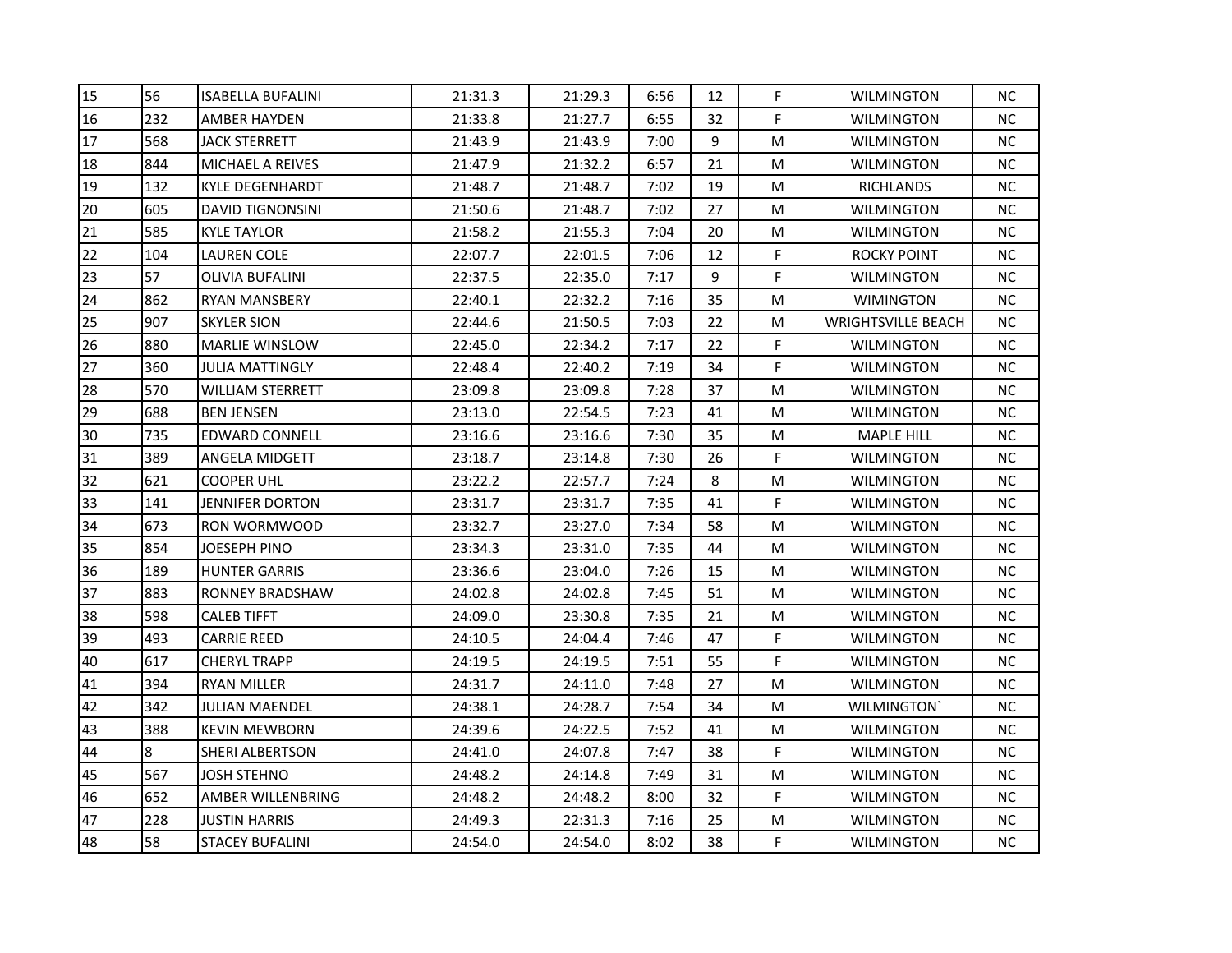| 49 | 17             | <b>AMANDA AVERETT</b>   | 25:00.9 | 24:44.5 | 7:59 | 21 | F  | ROUGEMONT                 | <b>NC</b> |
|----|----------------|-------------------------|---------|---------|------|----|----|---------------------------|-----------|
| 50 | 489            | <b>ASHTON REBER</b>     | 25:01.8 | 24:02.6 | 7:45 | 8  | M  | <b>MANTEO</b>             | <b>NC</b> |
| 51 | 378            | <b>ALEXA MCMURTREY</b>  | 25:03.5 | 24:54.6 | 8:02 | 27 | F. | <b>WILMINGTON</b>         | <b>NC</b> |
| 52 | 547            | <b>ALICIA SMITH</b>     | 25:20.0 | 25:01.9 | 8:04 | 34 | F  | <b>WILMINGTON</b>         | NC        |
| 53 | 830            | Luccus Workman          | 25:21.3 | 24:38.9 | 7:57 | 35 | M  | <b>WILMINGTON</b>         | <b>NC</b> |
| 54 | 623            | <b>DANNER UPTON</b>     | 25:24.3 | 25:21.5 | 8:11 | 8  | M  | <b>WILMINGTON</b>         | <b>NC</b> |
| 55 | 587            | <b>JAYME TEAGARDEN</b>  | 25:31.0 | 24:55.8 | 8:02 | 38 | М  | <b>WILMINGTON</b>         | <b>NC</b> |
| 56 | 24             | DEBORAH BARTHOLOW       | 25:33.2 | 24:59.1 | 8:04 | 49 | F  | <b>WILMINGTON</b>         | <b>NC</b> |
| 57 | 177            | <b>JENS FLOCK</b>       | 25:35.0 | 25:24.6 | 8:12 | 29 | M  | <b>WILMINGTON</b>         | <b>NC</b> |
| 58 | 171            | <b>ERIN EXLINE</b>      | 25:37.2 | 25:07.3 | 8:06 | 20 | F  | <b>WILMINGTON</b>         | <b>NC</b> |
| 59 | 435            | <b>JUSTIN OVASKA</b>    | 25:38.4 | 25:20.6 | 8:10 | 35 | M  | <b>WILMINGTON</b>         | NС        |
| 60 | 693            | <b>HEATHER THORNTON</b> | 25:39.3 | 25:10.4 | 8:07 | 42 | F  | <b>WILMINGTON</b>         | NC        |
| 61 | 186            | <b>LINDSAY GAINUS</b>   | 25:42.0 | 25:22.5 | 8:11 | 28 | F. | <b>WILMINGTON</b>         | <b>NC</b> |
| 62 | 30             | <b>IVAN BATTS</b>       | 25:56.7 | 25:56.7 | 8:22 | 53 | M  | <b>WILMINGTON</b>         | <b>NC</b> |
| 63 | 28             | <b>BRITTANY BATTS</b>   | 25:56.8 | 25:12.7 | 8:08 | 24 | F  | <b>WILMINGTON</b>         | <b>NC</b> |
| 64 | 402            | <b>JILL MORA</b>        | 25:58.3 | 25:26.8 | 8:12 | 49 | F  | <b>WILMINGTON</b>         | NС        |
| 65 | 10             | EDWARD ALBRECHT         | 25:59.8 | 25:34.4 | 8:15 | 19 | M  | <b>WILMINGTON</b>         | NС        |
| 66 | 64             | <b>LAUREN BUTZ</b>      | 26:01.0 | 26:01.0 | 8:24 | 15 | F  | <b>WINNABOW</b>           | <b>NC</b> |
| 67 | 658            | <b>SONJA WILLIAMS</b>   | 26:09.6 | 26:09.6 | 8:26 | 51 | F  | <b>JACKSONVILLE</b>       | <b>NC</b> |
| 68 | $\overline{2}$ | <b>CASEY ADKINS</b>     | 26:13.2 | 26:13.2 | 8:27 | 11 | F  | HAMPSTEAD                 | ΝC        |
| 69 | 876            | <b>JASON ALLEN</b>      | 26:13.5 | 24:42.9 | 7:58 | 43 | M  | <b>CASTLE HAYNE</b>       | NC        |
| 70 | 625            | <b>TELLIE UPTON</b>     | 26:19.9 | 26:14.4 | 8:28 | 6  | F  | <b>WILMINGTON</b>         | NC        |
| 71 | 437            | <b>JOT OWENS</b>        | 26:22.7 | 26:13.5 | 8:27 | 36 | M  | <b>WILMINGTON</b>         | <b>NC</b> |
| 72 | 255            | <b>JEFFREY HOLLER</b>   | 26:25.9 | 26:15.6 | 8:28 | 47 | М  | <b>WILMINGTON NC</b>      | <b>NC</b> |
| 73 | 415            | <b>ROBERT NAVARRA</b>   | 26:29.7 | 26:14.8 | 8:28 | 33 | M  | <b>WILMINGTON</b>         | NС        |
| 74 | 33             | ALEX BESTE              | 26:31.2 | 26:14.9 | 8:28 | 12 | M  | <b>WILMINGTON</b>         | NС        |
| 75 | 398            | <b>ELIZABETH MONROE</b> | 26:32.6 | 26:03.8 | 8:24 | 32 | F  | <b>WRIGHTSVILLE BEACH</b> | NC        |
| 76 | 518            | LINDSAY SAULS           | 26:33.9 | 26:16.9 | 8:28 | 32 | F  | <b>HOLDEN BEACH</b>       | <b>NC</b> |
| 77 | 35             | <b>JANALYNN BESTE</b>   | 26:34.1 | 26:18.0 | 8:29 | 46 | F  | <b>WILMINGTON</b>         | <b>NC</b> |
| 78 | 461            | <b>RINA PETERSON</b>    | 26:35.8 | 26:35.8 | 8:35 | 42 | F  | <b>WILMINGTON</b>         | NC        |
| 79 | 250            | <b>CALEB HEWITT</b>     | 26:45.0 | 26:31.5 | 8:33 | 12 | M  | <b>WILMINGTON</b>         | <b>NC</b> |
| 80 | 419            | <b>ALIVIA NOKES</b>     | 26:45.2 | 26:41.0 | 8:36 | 7  | F  | SNEADS FERRY              | NC        |
| 81 | 103            | <b>BROOK COLE</b>       | 26:45.2 | 26:39.1 | 8:36 | 9  | F  | <b>ROCKY POINT</b>        | <b>NC</b> |
| 82 | 110            | <b>SARA COOPER</b>      | 26:51.9 | 26:10.4 | 8:26 | 45 | F  | <b>SURF CITY</b>          | <b>NC</b> |
|    |                |                         |         |         |      |    |    |                           |           |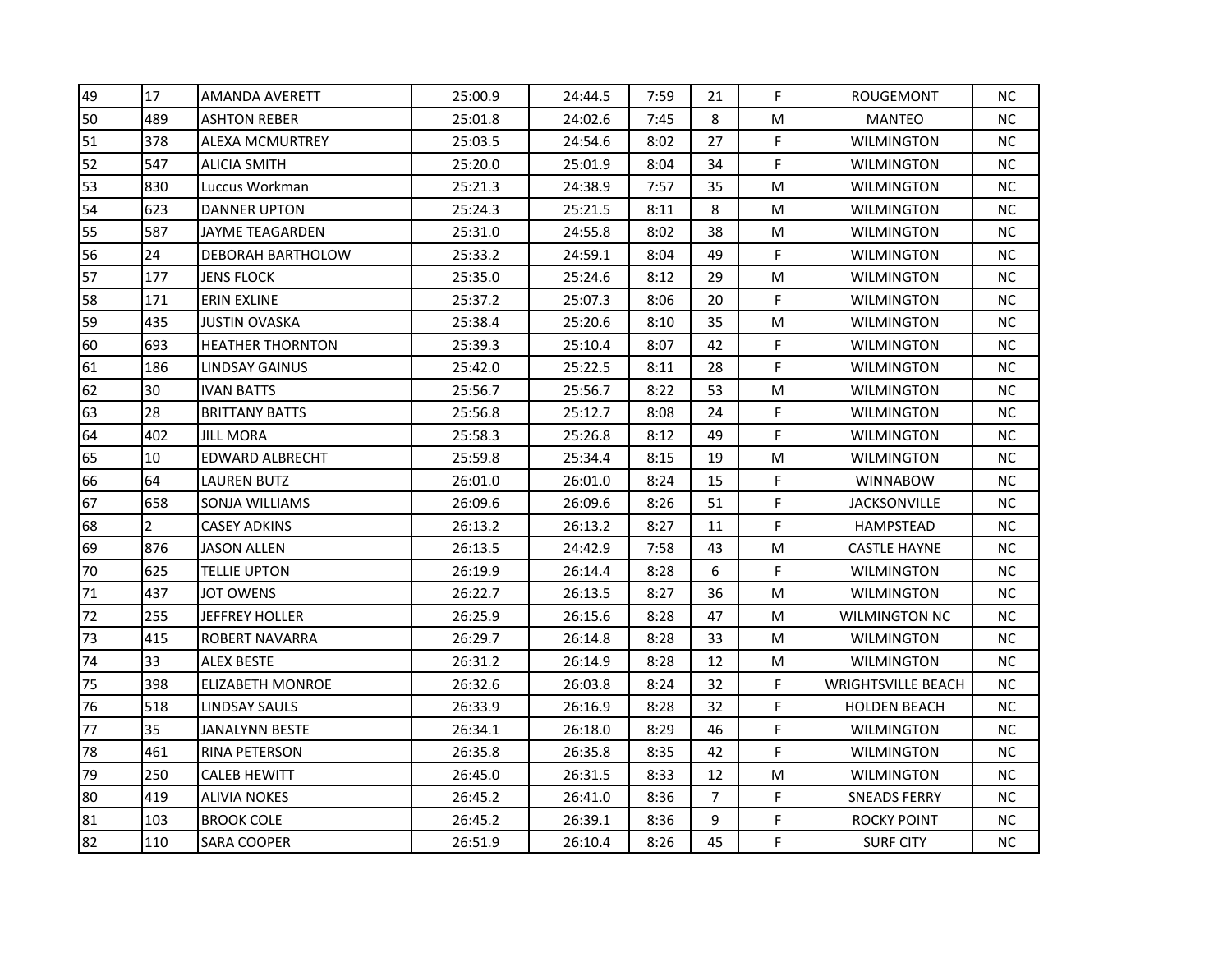| 83  | 274 | <b>JORDAN HUNT</b>          | 26:52.0 | 25:58.9 | 8:23 | 25 | F  | <b>WILMINGTON</b>   | <b>NC</b> |
|-----|-----|-----------------------------|---------|---------|------|----|----|---------------------|-----------|
| 84  | 420 | <b>DANIEL NOKES</b>         | 26:53.1 | 26:53.1 | 8:40 | 29 | м  | <b>SNEADS FERRY</b> | <b>NC</b> |
| 85  | 488 | KIM RATCLIFF                | 26:59.8 | 26:26.2 | 8:32 | 48 | F. | <b>WILMINGTON</b>   | <b>NC</b> |
| 86  | 434 | <b>STEPHEN OUTTEN</b>       | 27:01.3 | 25:58.3 | 8:23 | 30 | M  | <b>WILMINGTON</b>   | NC        |
| 87  | 901 | AMANDA HINSON               | 27:01.4 | 26:49.6 | 8:39 | 27 | F  | <b>WILMINGTON</b>   | <b>NC</b> |
| 88  | 280 | DALLAS JAMES                | 27:04.1 | 26:54.1 | 8:41 | 9  | м  | <b>ROSE HILL</b>    | NC        |
| 89  | 251 | <b>DAVID HIATT</b>          | 27:13.8 | 26:20.1 | 8:30 | 27 | Μ  | <b>WILMINGTON</b>   | <b>NC</b> |
| 90  | 53  | <b>CAROLINE BROWN</b>       | 27:14.5 | 27:14.5 | 8:47 | 26 | F  | <b>WILMINGTON</b>   | <b>NC</b> |
| 91  | 215 | <b>MEG GROSECLOSE</b>       | 27:14.8 | 27:14.8 | 8:47 | 27 | F. | <b>WILMINGTON</b>   | <b>NC</b> |
| 92  | 134 | LUKE DEININGER              | 27:16.5 | 27:13.3 | 8:47 | 11 | Μ  | <b>WILMINGTON</b>   | NC.       |
| 93  | 697 | KATHERINE CHESTER           | 27:16.9 | 27:03.2 | 8:44 | 36 | F  | <b>MACON</b>        | GA        |
| 94  | 371 | MICHAEL MCDERMOTT           | 27:16.9 | 27:04.3 | 8:44 | 10 | M  | LELAND              | NC        |
| 95  | 124 | <b>CHASE DAVIS</b>          | 27:17.4 | 27:17.4 | 8:48 | 12 | Μ  | <b>WILMINGTON</b>   | <b>NC</b> |
| 96  | 703 | TARA LAYMON                 | 27:19.1 | 27:19.1 | 8:49 | 25 | F  | <b>WILMINGTON</b>   | <b>NC</b> |
| 97  | 106 | <b>KAITLYN CONGER</b>       | 27:19.6 | 27:19.6 | 8:49 | 24 | F  | <b>WILMINGTON</b>   | <b>NC</b> |
| 98  | 849 | <b>SPENCER GRAY</b>         | 27:22.8 | 27:17.7 | 8:48 | 25 | M  | <b>WILMINGTON</b>   | NС        |
| 99  | 695 | <b>TYLER THRONE</b>         | 27:23.1 | 27:14.0 | 8:47 | 22 | м  | <b>WILMINGTON</b>   | NС        |
| 100 | 93  | JOHN CLANCEY                | 27:24.3 | 27:15.8 | 8:47 | 39 | М  | <b>WILMINGTON</b>   | NC        |
| 101 | 92  | <b>JANA CLANCEY</b>         | 27:24.3 | 27:16.0 | 8:48 | 37 | F  | <b>WILMINGTON</b>   | NC        |
| 102 | 589 | NICOLE TERRELL              | 27:40.9 | 27:21.4 | 8:49 | 31 | F  | <b>HAMPSTEAD</b>    | <b>NC</b> |
| 103 | 406 | REBECCA MOXEY               | 27:41.2 | 27:41.2 | 8:56 | 53 | F  | HAMPSTEAD           | NC.       |
| 104 | 152 | <b>CRYSTLE DUNNING</b>      | 27:44.5 | 27:12.2 | 8:46 | 33 | F  | <b>ATKINSON</b>     | <b>NC</b> |
| 105 | 646 | RHONDA WESLEY               | 27:45.1 | 27:12.5 | 8:46 | 50 | F  | <b>WILMINGTON</b>   | N.C.      |
| 106 | 269 | <b>JAKE HUBACH</b>          | 27:45.1 | 26:56.9 | 8:41 | 29 | M  | <b>ROCKY POINT</b>  | <b>NC</b> |
| 107 | 502 | DARCY REZAC                 | 27:49.0 | 27:18.2 | 8:48 | 31 | F  | <b>WILMINGTON</b>   | NC        |
| 108 | 886 | <b>BRETT HENRY</b>          | 27:50.2 | 27:40.4 | 8:55 | 45 | м  | ASHLAND             | KY.       |
| 109 | 219 | <b>BRIGITTE HAGEN-PETER</b> | 27:52.6 | 26:28.3 | 8:32 | 46 | F  | WILMINGTON          | NC        |
| 110 | 216 | <b>ANGELICA GURLEY</b>      | 27:52.6 | 27:52.6 | 8:59 | 23 | F  | <b>FAYETTEVILLE</b> | <b>NC</b> |
| 111 | 334 | <b>TRACY LONG</b>           | 27:52.9 | 27:34.1 | 8:54 | 37 | F  | <b>WILMINGTON</b>   | <b>NC</b> |
| 112 | 632 | <b>KEN VILCINS</b>          | 27:53.6 | 26:28.5 | 8:32 | 46 | M  | <b>WILMINGTON</b>   | NC        |
| 113 | 181 | <b>MATTHEW FORSTNER</b>     | 27:53.9 | 26:43.0 | 8:37 | 26 | м  | HAMPSTEAD           | NC.       |
| 114 | 254 | <b>TYLER HINNANT</b>        | 27:58.4 | 27:58.4 | 9:01 | 14 | M  | <b>WILMINGTON</b>   | NC.       |
| 115 | 485 | <b>ANTHONY RACANIELLO</b>   | 27:58.4 | 27:03.8 | 8:44 | 31 | M  | <b>IRMO</b>         | <b>SC</b> |
| 116 | 861 | LEIGH HESSE                 | 27:59.2 | 26:35.0 | 8:35 | 18 | F  | <b>WIMINGTON</b>    | NC        |
|     |     |                             |         |         |      |    |    |                     |           |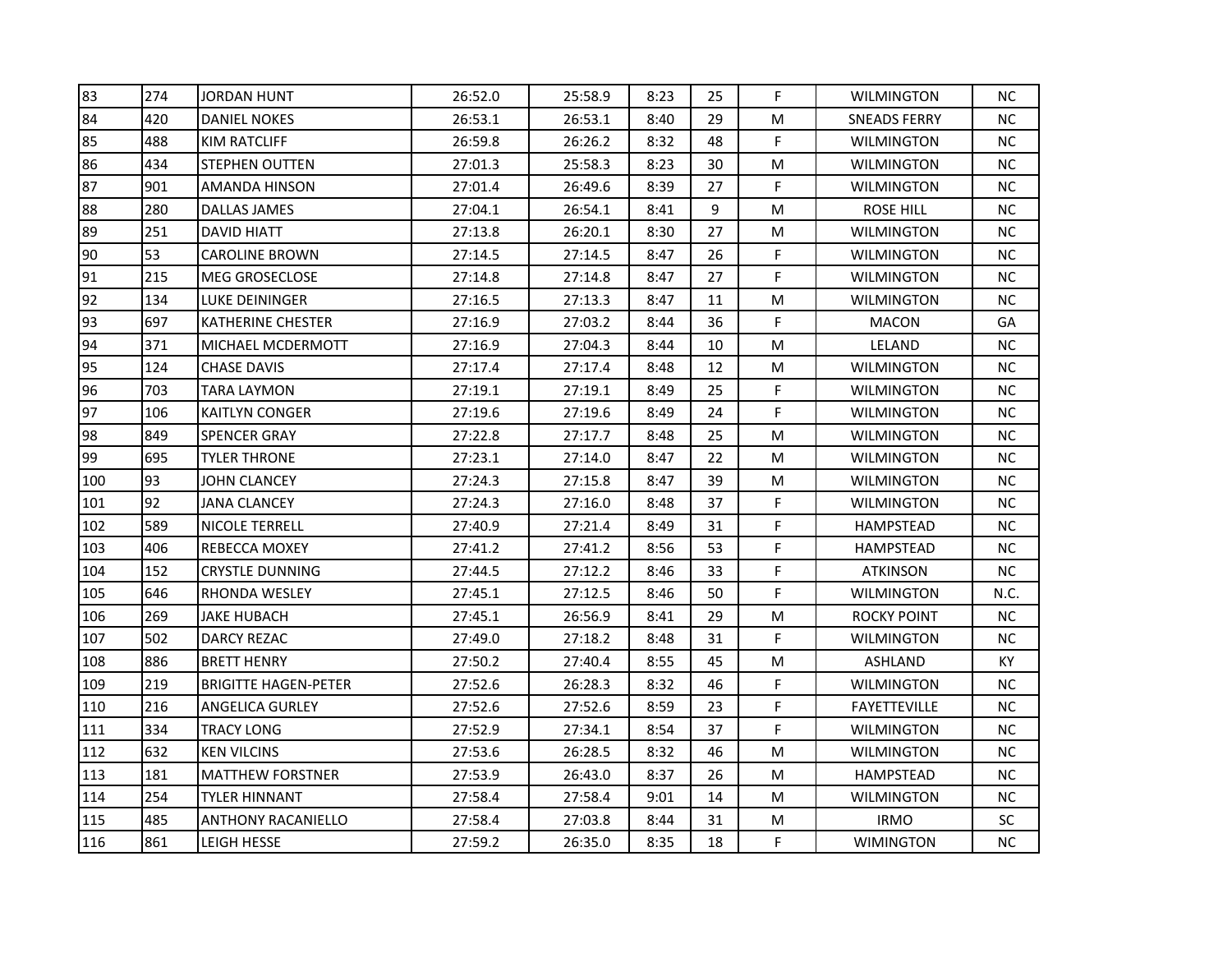| 117 | 349 | LIZ MANTOOTH            | 27:59.2 | 26:34.8 | 8:34 | 27 | F. | <b>BURGAW</b>         | <b>NC</b> |
|-----|-----|-------------------------|---------|---------|------|----|----|-----------------------|-----------|
| 118 | 551 | <b>KRISTINE SMITH</b>   | 27:59.7 | 26:48.2 | 8:39 | 43 | F. |                       |           |
| 119 | 890 | <b>GENE DAVIS</b>       | 28:02.5 | 27:48.9 | 8:58 | 49 | M  | <b>WILMINGTON</b>     | <b>NC</b> |
| 120 | 902 | <b>JOHN BANKS KORR</b>  | 28:04.5 | 27:41.1 | 8:56 | 41 | M  | RALEIGH               | <b>NC</b> |
| 121 | 686 | <b>HEATHER CLARK</b>    | 28:06.4 | 27:39.4 | 8:55 | 39 | F  | <b>WILMINGTON</b>     | <b>NC</b> |
| 122 | 204 | RACHEL KENDALL          | 28:07.8 | 27:45.5 | 8:57 | 50 | F  | WILMINGTON            | <b>NC</b> |
| 123 | 51  | SAVANNAH BRITTAIN       | 28:11.4 | 27:49.5 | 8:58 | 13 | F  | <b>WILMINGTON</b>     | <b>NC</b> |
| 124 | 529 | <b>SUZANNE SHELTON</b>  | 28:13.6 | 27:58.3 | 9:01 | 39 | F  | <b>WILMINGTON</b>     | <b>NC</b> |
| 125 | 411 | <b>JEN FARRELL</b>      | 28:14.2 | 28:14.2 | 9:06 | 39 | F. | <b>WILMINGTON</b>     | <b>NC</b> |
| 126 | 709 | <b>PATRICK MAHAN</b>    | 28:14.6 | 27:36.3 | 8:54 | 26 | M  | <b>WILMINGTON</b>     | <b>NC</b> |
| 127 | 421 | <b>WALTER NORTHCUTT</b> | 28:19.0 | 26:57.2 | 8:42 | 35 | М  | LELAND                | <b>NC</b> |
| 128 | 708 | <b>BRYNN CAYIA</b>      | 28:20.1 | 27:43.9 | 8:56 | 22 | F  | <b>BERLIN</b>         | VT        |
| 129 | 31  | <b>DANIELLE BAUMAN</b>  | 28:22.4 | 28:12.8 | 9:06 | 38 | F  | <b>WILMINGTON</b>     | <b>NC</b> |
| 130 | 207 | <b>TAMMY GORDON</b>     | 28:23.7 | 28:09.5 | 9:05 | 47 | F. | <b>WILMINGTON</b>     | <b>NC</b> |
| 131 | 347 | <b>WAVERLY MANLEY</b>   | 28:27.7 | 28:21.0 | 9:09 | 50 | M  | LELAND                | <b>NC</b> |
| 132 | 223 | DAKOTA HARALDSON        | 28:29.8 | 27:50.8 | 8:59 | 22 | M  | LELAND                | <b>NC</b> |
| 133 | 224 | <b>KEEGAN HARALDSON</b> | 28:29.8 | 27:51.3 | 8:59 | 8  | M  | LELAND                | <b>NC</b> |
| 134 | 475 | <b>BEKKAH POULIN</b>    | 28:29.9 | 27:51.6 | 8:59 | 8  | F  | LELAND                | <b>NC</b> |
| 135 | 469 | <b>ALLISON EMERY</b>    | 28:33.6 | 28:33.6 | 9:13 | 33 | F  | <b>WILMINGTON</b>     | <b>NC</b> |
| 136 | 401 | <b>KEN MOORE</b>        | 28:41.1 | 27:58.4 | 9:01 | 49 | M  | <b>WILMINGTON</b>     | <b>NC</b> |
| 137 | 486 | JULIE RAMY              | 28:43.8 | 28:18.1 | 9:08 | 44 | F  | <b>CAROLINA BEACH</b> | NC.       |
| 138 | 42  | <b>JAMES BOND</b>       | 28:44.1 | 27:33.3 | 8:53 | 50 | M  | HAMPSTEAD             | <b>NC</b> |
| 139 | 454 | <b>DAVID PEARCE</b>     | 28:47.0 | 28:39.4 | 9:15 | 59 | М  | <b>ROCKY POINT</b>    | <b>NC</b> |
| 140 | 5   | <b>BRIAN AHMAD</b>      | 28:48.7 | 28:30.2 | 9:12 | 44 | M  | <b>WILMINGTON</b>     | <b>NC</b> |
| 141 | 634 | <b>SHARON VILCINS</b>   | 28:51.7 | 27:22.2 | 8:50 | 46 | F  | <b>WILMINGTON</b>     | <b>NC</b> |
| 142 | 211 | NICOLE GRAY             | 28:51.9 | 28:04.0 | 9:03 | 39 | F  | CAROLINA BEACH        | <b>NC</b> |
| 143 | 178 | <b>ANTONIO FLOREZ</b>   | 28:52.6 | 27:11.5 | 8:46 | 18 | M  | <b>WILMINGTON</b>     | <b>NC</b> |
| 144 | 19  | MELANIE BAMMERT         | 28:53.6 | 28:53.6 | 9:19 | 42 | F  | <b>WILMINGTON</b>     | <b>NC</b> |
| 145 | 209 | <b>ROBIN GRAHAM</b>     | 28:55.4 | 28:47.7 | 9:17 | 40 | F  | <b>WILMINGTON</b>     | <b>NC</b> |
| 146 | 526 | <b>SHAUN SEUFERT</b>    | 28:59.0 | 27:57.6 | 9:01 | 45 | F  | <b>WIMINGTON</b>      | <b>NC</b> |
| 147 | 698 | <b>ERICA CHESTER</b>    | 29:03.1 | 28:49.7 | 9:18 | 15 | F  | <b>MACON</b>          | GA        |
| 148 | 647 | THOMAS WHALEY           | 29:03.5 | 28:15.8 | 9:07 | 44 | М  | RALEIGH               | <b>NC</b> |
| 149 | 59  | <b>AARON BURGARD</b>    | 29:09.1 | 28:39.2 | 9:15 | 33 | M  | <b>WILMINGTON</b>     | <b>NC</b> |
| 150 | 896 | <b>KIM WINSTEAD</b>     | 29:11.9 | 28:44.4 | 9:16 | 29 | F  | <b>WILMINGTON</b>     | <b>NC</b> |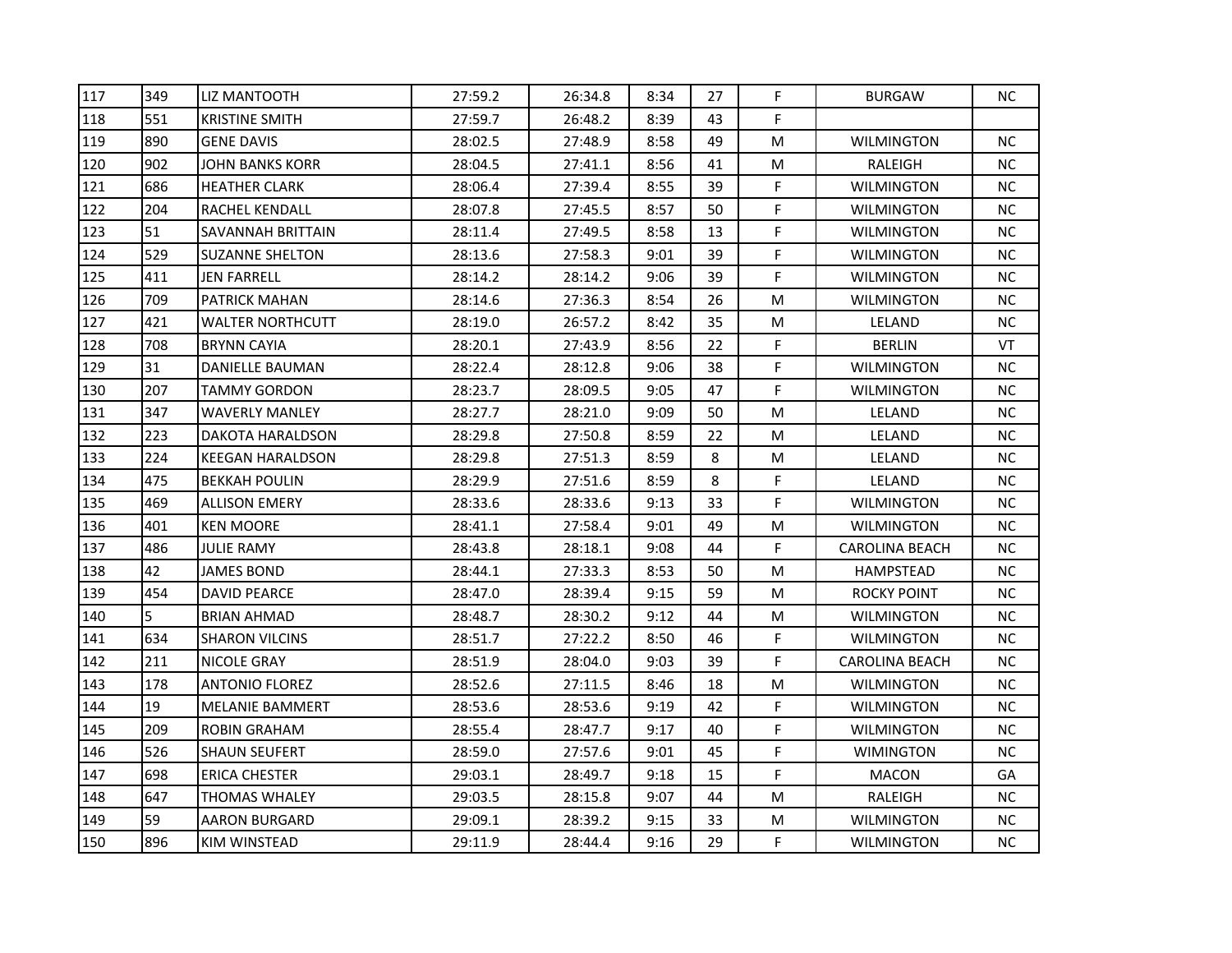| 151 | 569 | STEPHANIE STERRETT       | 29:13.7 | 29:13.7 | 9:25 | 37 | F           | <b>WILMINGTON</b>     | <b>NC</b> |
|-----|-----|--------------------------|---------|---------|------|----|-------------|-----------------------|-----------|
| 152 | 37  | JENILLE BLACKBURN        | 29:16.0 | 28:02.1 | 9:03 | 38 | F           | <b>WILMINGTON</b>     | <b>NC</b> |
| 153 | 217 | <b>JACKIE GURLEY</b>     | 29:20.7 | 29:17.7 | 9:27 | 25 | $\mathsf F$ | <b>WILMINGTON</b>     | <b>NC</b> |
| 154 | 38  | <b>SIMON BLACKBURN</b>   | 29:28.9 | 28:19.6 | 9:08 | 53 | М           | <b>WILMINGTON</b>     | ΝC        |
| 155 | 284 | <b>MALLORY JENKINS</b>   | 29:29.7 | 29:22.5 | 9:28 | 13 | F           | <b>SNEADS FERRY</b>   | <b>NC</b> |
| 156 | 858 | J. ZACHARY RAVER         | 29:30.7 | 28:42.1 | 9:15 | 33 | М           | <b>WILMINGTON</b>     | ΝC        |
| 157 | 582 | <b>ANDREA TALLEY</b>     | 29:33.9 | 29:08.2 | 9:24 | 38 | F           | <b>WILMINGTON</b>     | ΝC        |
| 158 | 307 | <b>TAYLOR KING</b>       | 29:35.2 | 28:25.5 | 9:10 | 26 | М           | <b>WILMINGTON</b>     | <b>NC</b> |
| 159 | 562 | <b>SAM SPICER</b>        | 29:36.8 | 29:36.8 | 9:33 | 65 | M           | <b>WILMINGTON</b>     | NC        |
| 160 | 96  | POLLY CLAWSON            | 29:37.4 | 29:21.0 | 9:28 | 52 | F           | <b>WILMINGTON</b>     | ΝC        |
| 161 | 202 | <b>ASHTON KENDALL</b>    | 29:37.9 | 29:13.9 | 9:25 | 15 | F           | <b>WILMINGTON</b>     | ΝC        |
| 162 | 903 | <b>PARRIS KERR</b>       | 29:38.0 | 29:11.0 | 9:25 | 13 | F           | RALEIGH               | ΝC        |
| 163 | 870 | RACHELLE FIX             | 29:44.4 | 29:39.6 | 9:34 | 43 | F           | WILMINGON             | N.C.      |
| 164 | 125 | <b>KELLI DAVIS</b>       | 29:44.6 | 29:39.3 | 9:34 | 37 | F           | <b>WILMINGTON</b>     | <b>NC</b> |
| 165 | 459 | PATRICK MCCAULEY         | 29:47.9 | 29:47.9 | 9:36 | 41 | М           | <b>WILMINGTON</b>     | ΝC        |
| 166 | 414 | <b>SEAN MCCAULEY</b>     | 29:47.9 | 29:47.9 | 9:36 | 10 | М           | WILMINGTON            | ΝC        |
| 167 | 281 | SABRINA JARMAN           | 29:49.7 | 29:45.4 | 9:36 | 27 | F           | <b>WILMINGTON</b>     | ΝC        |
| 168 | 236 | <b>KATHLEEN HEALEY</b>   | 29:53.5 | 28:51.0 | 9:18 | 40 | F           | <b>WILMINGTON</b>     | ΝC        |
| 169 | 23  | <b>LIZ BARTELS</b>       | 29:56.0 | 28:46.0 | 9:17 | 25 | F           | <b>HIGHLAND PARK</b>  | IL        |
| 170 | 490 | <b>TAMMY REBER</b>       | 29:57.5 | 28:58.1 | 9:21 | 50 | F           | <b>MANTEO</b>         | ΝC        |
| 171 | 674 | EVAN YOPP                | 29:57.9 | 29:49.1 | 9:37 | 33 | М           | <b>SNEADS FERRY</b>   | NС        |
| 172 | 185 | <b>BETH FREY</b>         | 29:57.9 | 29:05.6 | 9:23 | 53 | F           | <b>WILMINGTON</b>     | ΝC        |
| 173 | 519 | <b>KATHRYN SAUSMAN</b>   | 29:58.1 | 29:12.3 | 9:25 | 31 | F           | <b>WILMINGTON</b>     | ΝC        |
| 174 | 510 | <b>KRISTEN ROBINSON</b>  | 29:58.1 | 29:13.0 | 9:25 | 31 | F           | <b>WILMINGTON</b>     | ΝC        |
| 175 | 323 | <b>JACOB LAYTON</b>      | 29:58.8 | 27:46.2 | 8:57 | 17 | М           | <b>WILMINGTON</b>     | ΝC        |
| 176 | 131 | ANDREW DEGENHARDT        | 30:00.5 | 29:58.1 | 9:40 | 25 | М           | RICHLANDS             | NС        |
| 177 | 136 | <b>BRANDON DICKINSON</b> | 30:01.1 | 28:39.7 | 9:15 | 37 | М           | WILMINGTON            | ΝC        |
| 178 | 285 | PHIL JEWETT              | 30:09.2 | 29:37.9 | 9:33 | 53 | М           | <b>WILMINGTON</b>     | ΝC        |
| 179 | 283 | <b>HAILEY JENKINS</b>    | 30:10.0 | 30:02.7 | 9:41 | 15 | F           | <b>SNEADS FERRY</b>   | ΝC        |
| 180 | 213 | <b>NICK GREYNO</b>       | 30:15.5 | 30:11.3 | 9:44 | 20 | М           | CAROLINA BEACH        | <b>NC</b> |
| 181 | 905 | <b>COLE DONNER</b>       | 30:15.7 | 30:14.7 | 9:45 | 11 | М           | <b>WILMINGTON</b>     | ΝC        |
| 182 | 611 | WILLIAM SEAN DOOLEY      | 30:16.1 | 30:10.2 | 9:44 | 29 | M           | <b>WILMINGTON</b>     | ΝC        |
| 183 | 212 | <b>BROOKE GREYNO</b>     | 30:16.9 | 30:13.1 | 9:45 | 17 | F           | <b>CAROLINA BEACH</b> | ΝC        |
| 184 | 615 | <b>ANNIE TOWSLEE</b>     | 30:16.9 | 29:35.7 | 9:33 | 23 | F           | <b>WILMINGTON</b>     | ΝC        |
|     |     |                          |         |         |      |    |             |                       |           |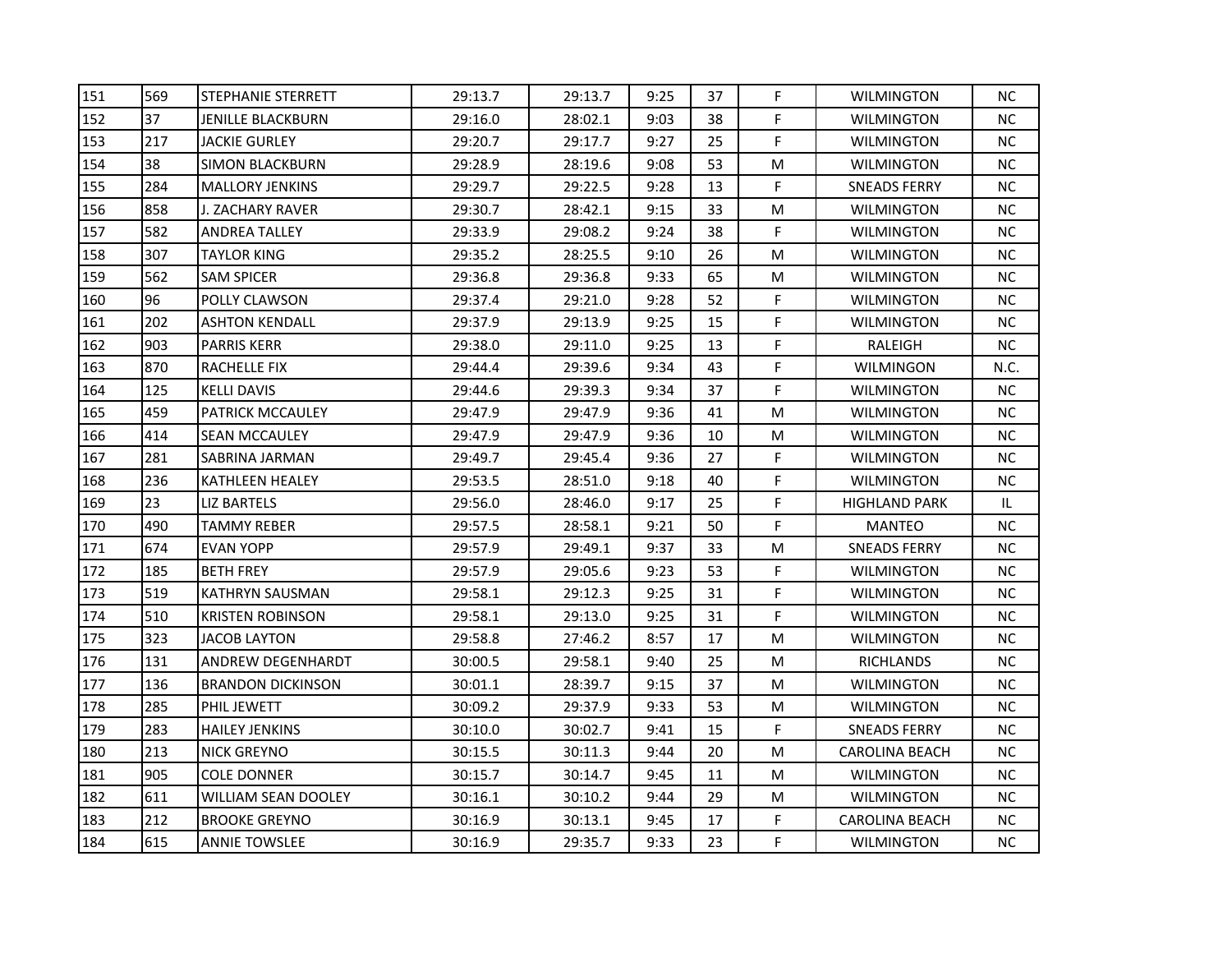| 185 | 22  | <b>STEPHANIE BARDELL</b> | 30:17.0 | 29:40.2 | 9:34 | 22 | F. | <b>WILMINGTON</b>         | ΝC        |
|-----|-----|--------------------------|---------|---------|------|----|----|---------------------------|-----------|
| 186 | 525 | <b>SHEA SEUFERT</b>      | 30:17.9 | 29:15.9 | 9:26 | 12 | М  | <b>WIMINGTON</b>          | ΝC        |
| 187 | 357 | <b>LINDSAY MARTINI</b>   | 30:20.8 | 29:36.6 | 9:33 | 31 | F  | <b>WILMINGTON</b>         | <b>NC</b> |
| 188 | 95  | <b>KERAH CLAWSON</b>     | 30:25.8 | 30:09.3 | 9:44 | 19 | F  | <b>WILMINGTON</b>         | NC        |
| 189 | 304 | <b>PAIGE KELMER</b>      | 30:26.9 | 30:12.5 | 9:45 | 12 | F  | <b>WILMINGTON</b>         | NС        |
| 190 | 303 | <b>KENNETH KELMER</b>    | 30:27.1 | 30:11.7 | 9:44 | 46 | М  | <b>WILMINGTON</b>         | NС        |
| 191 | 359 | <b>MIRANDA MATTHEWS</b>  | 30:34.4 | 30:18.1 | 9:46 | 35 | F  | <b>ROSE HILL</b>          | NС        |
| 192 | 881 | <b>TRISH DURANT</b>      | 30:39.0 | 30:34.7 | 9:52 | 56 | F  | <b>WILMINGTON</b>         | <b>NC</b> |
| 193 | 432 | <b>MELISSA OLSON</b>     | 30:39.2 | 29:56.5 | 9:39 | 42 | F  | <b>WATHA</b>              | <b>NC</b> |
| 194 | 533 | KIM SHOLAR               | 30:39.4 | 29:54.4 | 9:39 | 52 | F  | <b>WILMINGTON</b>         | NС        |
| 195 | 36  | <b>TODD BESTE</b>        | 30:40.3 | 30:14.5 | 9:45 | 48 | М  | <b>WILMINGTON</b>         | NC.       |
| 196 | 413 | <b>MARK MUNROE</b>       | 30:40.9 | 30:36.3 | 9:52 | 50 | М  | <b>WILMINGTON</b>         | NC        |
| 197 | 34  | <b>CATE BESTE</b>        | 30:42.0 | 30:16.3 | 9:46 | 10 | F  | <b>WILMINGTON</b>         | <b>NC</b> |
| 198 | 330 | <b>SHANA LOCKLEAR</b>    | 30:43.9 | 29:15.4 | 9:26 | 34 | F  | <b>WILMINGTON</b>         | NC        |
| 199 | 346 | <b>MELISSA MANDELL</b>   | 30:44.5 | 29:21.7 | 9:28 | 43 | F  | <b>WILMINGTON</b>         | NС        |
| 200 | 860 | SAM BROUSSARD            | 30:44.8 | 29:22.9 | 9:28 | 24 | M  | WILMINGTON                | NС        |
| 201 | 683 | <b>HANNAH BROUSSARD</b>  | 30:45.1 | 29:24.4 | 9:29 | 15 | F  | <b>WILMINGTON</b>         | NC        |
| 202 | 898 | <b>ETHAN PIERSON</b>     | 30:47.4 | 30:45.6 | 9:55 | 15 | М  | <b>WRIGHTSVILLE BEACH</b> | <b>NC</b> |
| 203 | 899 | JESSIE PLASCENCIA        | 30:47.6 | 30:45.5 | 9:55 | 15 | F. | <b>WILMINGTON</b>         | <b>NC</b> |
| 204 | 839 | PHYLLIS MILLER           | 30:47.8 | 30:47.8 | 9:56 | 67 | F  | <b>WILMINGTON</b>         | NC        |
| 205 | 726 | TIFFANY SILER            | 30:48.5 | 29:35.3 | 9:33 | 31 | F  | <b>WILMINGTON</b>         | NС        |
| 206 | 727 | TOM CASTELLANI           | 30:49.1 | 29:33.6 | 9:32 | 36 | M  | <b>WILMINGTON</b>         | <b>NC</b> |
| 207 | 107 | <b>ELLEN CONKLIN</b>     | 30:51.0 | 30:51.0 | 9:57 | 35 | F  | <b>WILMINGTON</b>         | <b>NC</b> |
| 208 | 63  | <b>JENNIFER BUTZ</b>     | 30:51.9 | 30:37.2 | 9:53 | 41 | F  | <b>WINNABOW</b>           | <b>NC</b> |
| 209 | 102 | <b>BROOK COLE</b>        | 30:55.5 | 30:49.1 | 9:56 | 37 | F  | ROCKY POINT               | NC        |
| 210 | 3   | KAYLEE ADKINS            | 30:55.7 | 30:45.2 | 9:55 | 14 | F  | HAMPSTEAD                 | NС        |
| 211 | 597 | <b>ROBIN THOMPSON</b>    | 30:56.1 | 30:06.8 | 9:43 | 46 | F  | ROCKY POINT               | <b>NC</b> |
| 212 | 147 | <b>CHRISTINA DOZIER</b>  | 30:57.7 | 30:47.6 | 9:56 | 43 | F  | <b>WILMINGTON</b>         | <b>NC</b> |
| 213 | 9   | DENISE ALBRECHT          | 30:59.4 | 30:30.7 | 9:50 | 48 | F  | <b>WILMINGTON</b>         | <b>NC</b> |
| 214 | 205 | STEPHANIE GOODWIN        | 31:01.0 | 28:56.3 | 9:20 | 39 | F  | <b>WILMINGTON</b>         | NC        |
| 215 | 201 | DAN GOODWIN              | 31:01.1 | 28:58.0 | 9:21 | 39 | М  | <b>WILMINGTON</b>         | NC.       |
| 216 | 94  | DAVID CLAWSON            | 31:01.3 | 30:45.4 | 9:55 | 50 | M  | <b>WILMINGTON</b>         | NC.       |
|     |     |                          |         |         |      |    |    |                           |           |
| 217 | 445 | <b>DIANE PARKER</b>      | 31:02.1 | 30:26.9 | 9:49 | 50 | F  | <b>WILMINGTON</b>         | <b>NC</b> |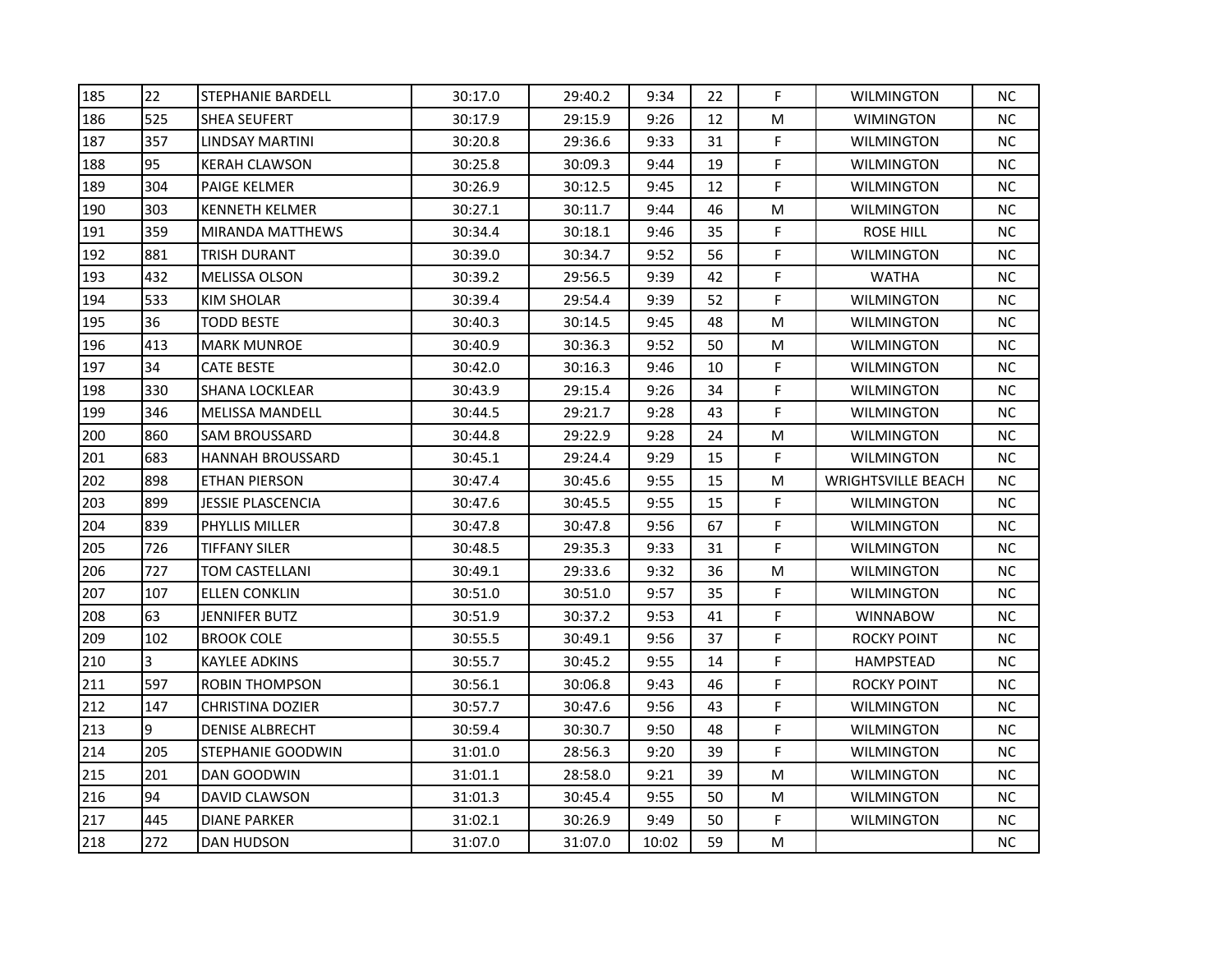| 219 | 627 | <b>CHRITA VASS</b>         | 31:08.0 | 30:39.9 | 9:53  | 44 | F. | <b>WILMINGTON</b>         | <b>NC</b> |
|-----|-----|----------------------------|---------|---------|-------|----|----|---------------------------|-----------|
| 220 | 628 | <b>ISRAD VASS</b>          | 31:08.3 | 30:40.2 | 9:54  | 47 | M  | WILMINGTON                | <b>NC</b> |
| 221 | 275 | <b>CATHERINE IMPERIAL</b>  | 31:09.6 | 29:39.7 | 9:34  | 47 | F  | <b>WILMINGTON</b>         | <b>NC</b> |
| 222 | 12  | <b>JENNA ALDRIDGE</b>      | 31:15.9 | 31:15.9 | 10:05 | 29 | F  | <b>GREENVILE</b>          | <b>NC</b> |
| 223 | 649 | <b>KERI WHITEHURST</b>     | 31:16.0 | 29:52.3 | 9:38  | 24 | F  | WILMINGTON                | NС        |
| 224 | 682 | <b>HAILEY BROUSSARD</b>    | 31:17.2 | 29:55.8 | 9:39  | 16 | F  | WILMINGTON                | NС        |
| 225 | 176 | <b>DEVON FLEMING</b>       | 31:20.4 | 29:55.3 | 9:39  | 29 | F  | RALEIGH                   | NС        |
| 226 | 730 | <b>BRAD WIVELL</b>         | 31:22.0 | 29:34.9 | 9:32  | 25 | M  | <b>WILMINGTON</b>         | <b>NC</b> |
| 227 | 246 | <b>KELLY HENRY</b>         | 31:22.3 | 30:14.4 | 9:45  | 40 | M  | LELAND                    | <b>NC</b> |
| 228 | 465 | <b>BRIAN PISANI</b>        | 31:22.5 | 29:53.4 | 9:38  | 35 | M  | <b>WILMINGTON</b>         | <b>NC</b> |
| 229 | 331 | DAVID LONG                 | 31:22.8 | 30:58.4 | 9:59  | 42 | M  | <b>BELVILLE</b>           | <b>NC</b> |
| 230 | 466 | <b>JASON PISANI</b>        | 31:23.2 | 29:59.3 | 9:40  | 37 | M  | <b>WILMINGTON</b>         | <b>NC</b> |
| 231 | 522 | <b>MEGHAN SELLERS</b>      | 31:26.1 | 29:59.1 | 9:40  | 25 | F  | <b>WILMINGTON</b>         | <b>NC</b> |
| 232 | 715 | <b>KELLI CANUP</b>         | 31:26.3 | 29:59.1 | 9:40  | 44 | F  | <b>WILMINGTON</b>         | <b>NC</b> |
| 233 | 592 | <b>MELINDA THEISS</b>      | 31:37.5 | 31:18.7 | 10:06 | 29 | F  | <b>WILMINGTON</b>         | <b>NC</b> |
| 234 | 14  | ELIZABETH ALLEN            | 31:42.5 | 29:56.6 | 9:39  | 34 | F. | <b>WRIGHTSVILLE BEACH</b> | <b>NC</b> |
| 235 | 425 | <b>KRISTIE NOWAK</b>       | 31:50.9 | 31:01.5 | 10:00 | 43 | F  | <b>HOLLY SPRINGS</b>      | <b>NC</b> |
| 236 | 422 | <b>BRYCE NOWAK</b>         | 31:53.9 | 31:03.8 | 10:01 | 8  | M  | <b>HOLLY SPRINGS</b>      | <b>NC</b> |
| 237 | 424 | <b>HENRY NOWAK</b>         | 31:54.2 | 31:00.3 | 10:00 | 8  | M  | <b>WILMINGTON</b>         | <b>NC</b> |
| 238 | 426 | MICHAEL NOWAK              | 31:54.5 | 31:04.0 | 10:01 | 42 | M  | <b>WILMINGTON</b>         | <b>NC</b> |
| 239 | 40  | <b>HANNAH BLACKMON</b>     | 31:56.0 | 31:04.0 | 10:01 | 23 | F  | WILMINGTON                | <b>NC</b> |
| 240 | 365 | <b>IZIAH MAY</b>           | 31:59.9 | 31:51.8 | 10:16 | 21 | M  | WILMINGTON                | <b>NC</b> |
| 241 | 145 | LYNN DOWDY                 | 32:03.4 | 32:03.4 | 10:20 | 51 | F. | <b>CLAYTON</b>            | <b>NC</b> |
| 242 | 480 | <b>AMY PRUNEAU</b>         | 32:12.5 | 31:45.7 | 10:15 | 40 | F  | <b>WILMINGTON</b>         | <b>NC</b> |
| 243 | 312 | LAUREN LAMOTHE             | 32:13.8 | 31:07.3 | 10:02 | 25 | F  |                           |           |
| 244 | 655 | KIMBERLY WILLIAMS          | 32:14.5 | 30:52.2 | 9:57  | 41 | F. | <b>WILMINGTON</b>         | <b>NC</b> |
| 245 | 540 | <b>KRISTI SIMMS</b>        | 32:16.1 | 31:49.5 | 10:16 | 39 | F  | WILMINGTON                | <b>NC</b> |
| 246 | 43  | <b>GRETCHEN BOOB</b>       | 32:16.7 | 30:53.6 | 9:58  | 31 | F  | LELAND                    | <b>NC</b> |
| 247 | 363 | LILIA GUERRO               | 32:17.8 | 32:10.6 | 10:23 | 59 | F  | <b>WILMINGTON</b>         | <b>NC</b> |
| 248 | 369 | <b>CHRIS MCDERMOTT</b>     | 32:26.8 | 32:13.0 | 10:24 | 35 | M  | LELAND                    | <b>NC</b> |
| 249 | 162 | <b>BRIAN ELM</b>           | 32:30.0 | 31:19.1 | 10:06 | 25 | M  | <b>WILMINGTON</b>         | <b>NC</b> |
| 250 | 541 | <b>KERI-ANNE SIMONELLI</b> | 32:30.3 | 31:19.1 | 10:06 | 32 | F. | WILMINGTON                | <b>NC</b> |
| 251 | 517 | RAE SALLING                | 32:33.6 | 32:27.8 | 10:28 | 47 | F  | <b>WILMINGTON</b>         | <b>NC</b> |
| 252 | 603 | <b>JADYN TIFFT</b>         | 32:36.0 | 31:55.7 | 10:18 | 20 | F. | <b>WILMINGTON</b>         | <b>NC</b> |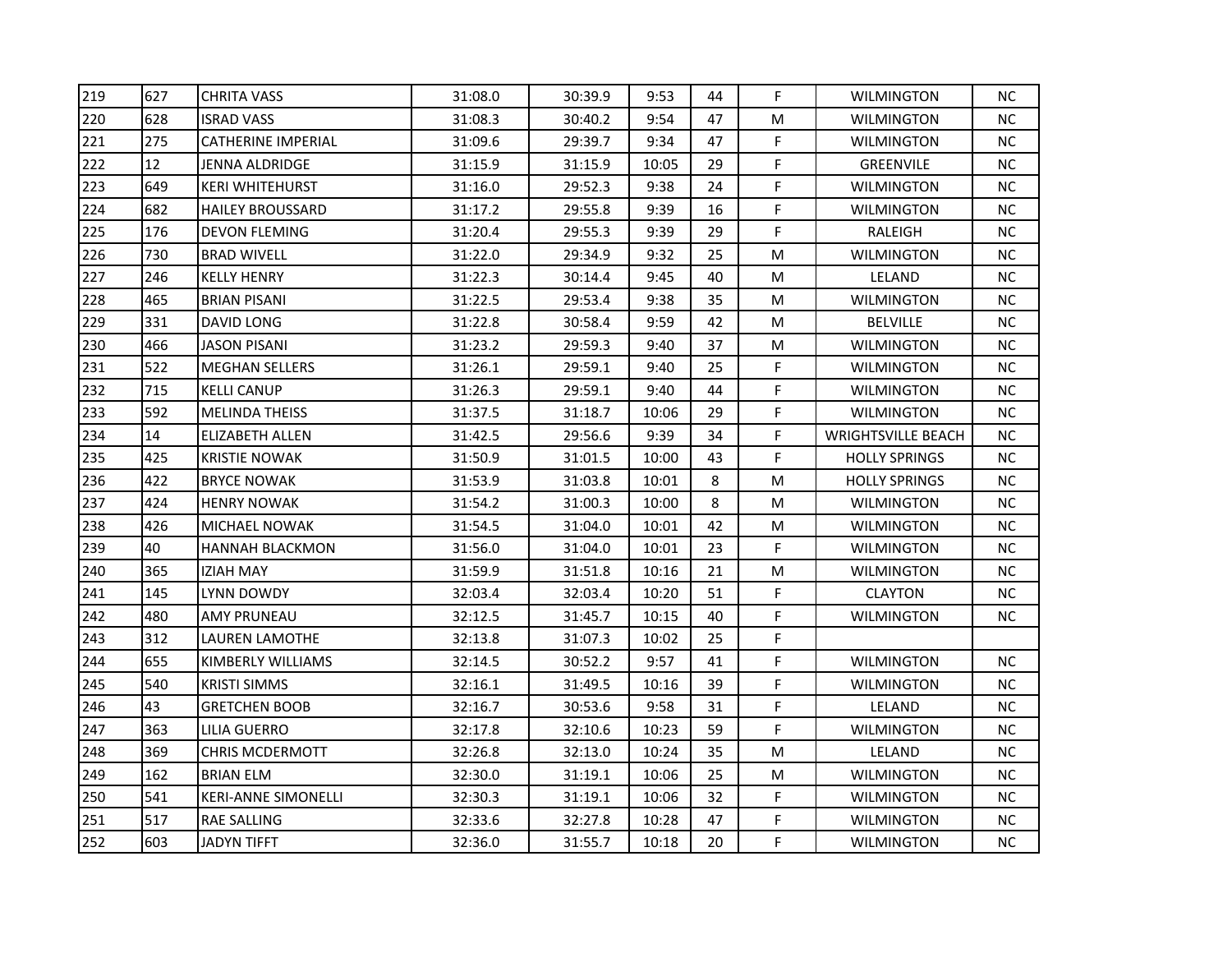| 253 | 438 | <b>MELISSA OWENS</b>      | 32:37.6 | 32:28.0 | 10:28 | 38 | F  | <b>WILMINGTON</b> | ΝC        |
|-----|-----|---------------------------|---------|---------|-------|----|----|-------------------|-----------|
| 254 | 888 | <b>BERNDT TIETJEN</b>     | 32:38.5 | 32:32.1 | 10:30 | 13 | F  | <b>WILMINGTON</b> | ΝC        |
| 255 | 436 | <b>MELISSA OVASKA</b>     | 32:38.5 | 32:21.3 | 10:26 | 30 | F  | <b>WILMINGTON</b> | <b>NC</b> |
| 256 | 192 | <b>DEBORA GIJZEL</b>      | 32:38.6 | 32:29.2 | 10:29 | 46 | F  | HAMPSTEAD         | NC        |
| 257 | 887 | <b>EMILY TISDALE</b>      | 32:38.9 | 32:32.0 | 10:30 | 35 | F  | <b>WILMINGTON</b> | NС        |
| 258 | 471 | <b>CASSIE PITTROFF</b>    | 32:42.1 | 31:48.9 | 10:15 | 33 | F  | <b>WILMINGTON</b> | NС        |
| 259 | 90  | SARAH CHESTER             | 32:44.3 | 30:59.4 | 9:59  | 34 | F  | <b>WILMINGTON</b> | NС        |
| 260 | 728 | <b>KATELYN HADLEY</b>     | 32:45.1 | 30:58.2 | 9:59  | 9  | F  | <b>WILMINGTON</b> | <b>NC</b> |
| 261 | 355 | <b>SARAH MARTIN</b>       | 32:45.2 | 32:31.7 | 10:29 | 24 | F  | <b>WILMINGTON</b> | <b>NC</b> |
| 262 | 731 | <b>STACY STRIKS</b>       | 32:45.6 | 30:58.8 | 9:59  | 29 | F  | <b>WILMINGTON</b> | NС        |
| 263 | 729 | <b>LAURA HADLEY</b>       | 32:47.9 | 30:58.4 | 9:59  | 34 | F  | <b>WILMINGTON</b> | NC.       |
| 264 | 450 | <b>JEFFREY PATTERSON</b>  | 32:48.9 | 32:40.5 | 10:32 | 22 | M  | HAMPSTEAD         | <b>NC</b> |
| 265 | 130 | <b>KAYLA DECK</b>         | 32:49.1 | 32:13.9 | 10:24 | 26 | F. | <b>WILMINGTON</b> | <b>NC</b> |
| 266 | 129 | <b>JUSTIN DECK</b>        | 32:49.4 | 32:16.7 | 10:25 | 30 | М  | <b>WILMINGTON</b> | NC        |
| 267 | 268 | <b>THERESA HOWELL</b>     | 32:52.9 | 31:15.8 | 10:05 | 36 | F  | <b>WILMINGTON</b> | NС        |
| 268 | 242 | DAVID HECK                | 32:56.9 | 32:07.3 | 10:22 | 45 | M  | <b>WILMINGTON</b> | NС        |
| 269 | 133 | <b>GWEN DEININGER</b>     | 32:57.9 | 32:53.7 | 10:36 | 41 | F  | <b>WILMINGTON</b> | NC        |
| 270 | 580 | <b>AMANDA SWISS</b>       | 33:04.1 | 32:58.6 | 10:38 | 23 | F  | HAMPSTEAD         | <b>NC</b> |
| 271 | 699 | <b>WILLIAM CHESTER</b>    | 33:05.9 | 32:53.0 | 10:36 | 40 | М  | <b>MACON</b>      | GA        |
| 272 | 575 | NICOLE STRAUEL            | 33:11.9 | 31:17.6 | 10:05 | 29 | F  | <b>WILMINGTON</b> | NC        |
| 273 | 146 | <b>HEATHER DOWNS</b>      | 33:12.0 | 31:17.9 | 10:05 | 36 | F  | <b>WILMINGTON</b> | NС        |
| 274 | 116 | <b>WESLEY CRAVEN</b>      | 33:12.0 | 32:51.6 | 10:36 | 36 | M  | <b>WILMINGTON</b> | <b>NC</b> |
| 275 | 449 | ERICA PASZKOWSKI          | 33:12.2 | 32:50.8 | 10:35 | 30 | F  | <b>WILMINGTON</b> | <b>NC</b> |
| 276 | 308 | <b>NATALIE KNIGHT</b>     | 33:13.3 | 32:40.2 | 10:32 | 45 | F  | <b>KURE BEACH</b> | <b>NC</b> |
| 277 | 231 | AMANDA HATCHER            | 33:15.9 | 33:07.9 | 10:41 | 29 | F  | <b>WILMINGTON</b> | NC        |
| 278 | 356 | JANETTE MARTINEZ          | 33:16.3 | 33:00.4 | 10:39 | 34 | F  | <b>BURGAW</b>     | NС        |
| 279 | 282 | <b>ETHAN JENKINS</b>      | 33:23.4 | 33:16.3 | 10:44 | 16 | M  | SNEADS FERRY      | NC        |
| 280 | 857 | <b>ALEXI PINO</b>         | 33:28.5 | 33:24.9 | 10:46 | 14 | F  | <b>WILMINGTON</b> | <b>NC</b> |
| 281 | 396 | <b>STACIE MINCY</b>       | 33:29.2 | 33:15.1 | 10:44 | 28 | F  | <b>WILMINGTON</b> | <b>NC</b> |
| 282 | 630 | <b>CHRISTINE VERVAERT</b> | 33:32.1 | 32:49.9 | 10:35 | 31 | F  | <b>WILMINGTON</b> | NC        |
| 283 | 154 | <b>SHARON EDELSTEIN</b>   | 33:32.6 | 33:32.6 | 10:49 | 33 | F  | <b>WILMINGTON</b> | NC.       |
| 284 | 381 | <b>CAROLYN MCNULTY</b>    | 33:34.1 | 32:46.8 | 10:34 | 57 | F  | <b>WILMINGTON</b> | NC.       |
| 285 | 856 | <b>BELLA CLUCAS</b>       | 33:37.6 | 33:34.4 | 10:50 | 12 | F  | <b>WILMINGTON</b> | <b>NC</b> |
| 286 | 49  | <b>SALLY BRINGARD</b>     | 33:37.8 | 33:32.7 | 10:49 | 52 | F  | <b>WILMINGTON</b> | <b>NC</b> |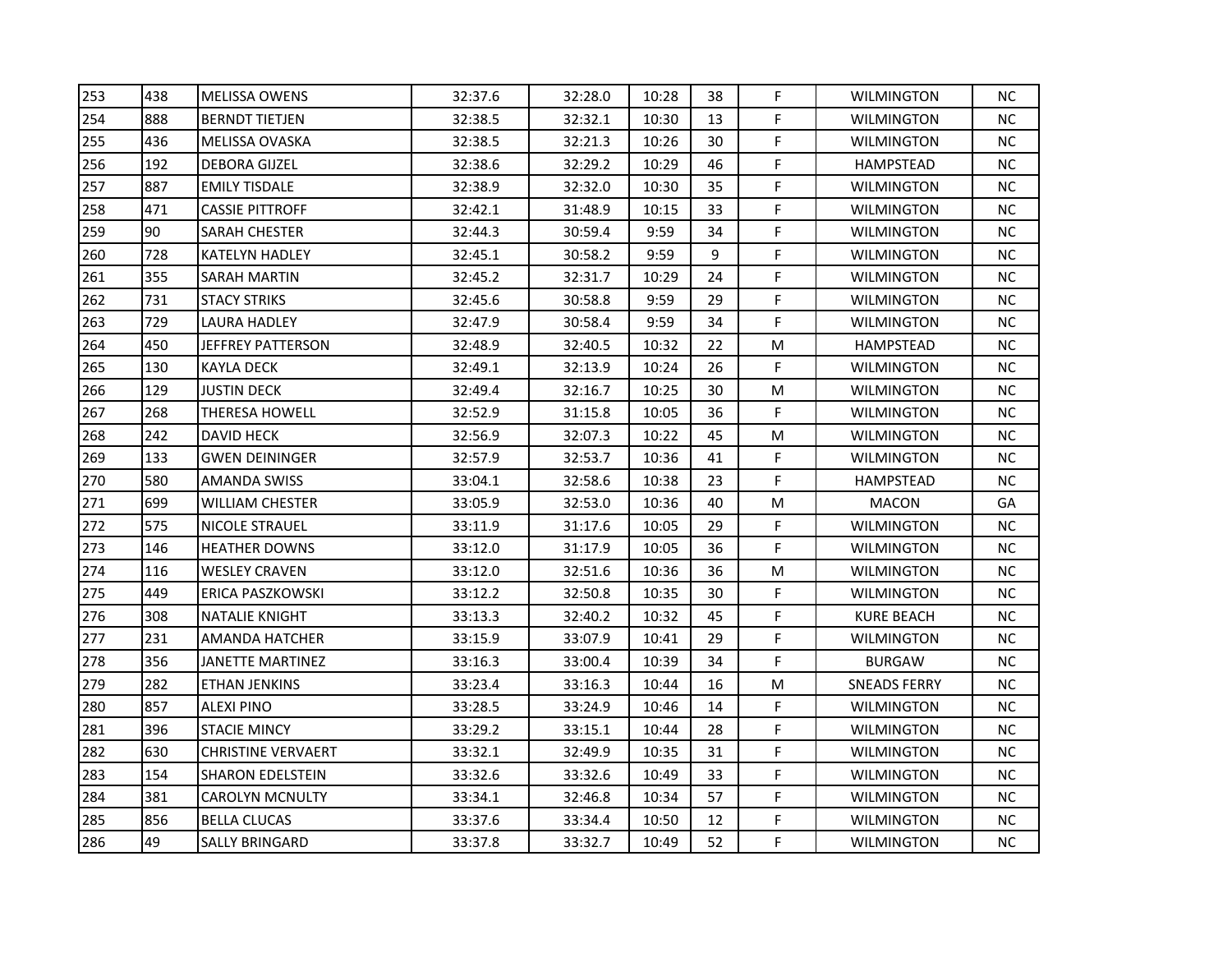| 287 | 48  | <b>ROBERT BRINGARD</b>    | 33:38.3 | 33:33.0 | 10:49 | 51 | M  | <b>WILMINGTON</b>         | NC.       |
|-----|-----|---------------------------|---------|---------|-------|----|----|---------------------------|-----------|
| 288 | 368 | <b>MARIAN MCDANIEL</b>    | 33:38.4 | 32:52.0 | 10:36 | 53 | F  | <b>CAROLINA BEACH</b>     | NC.       |
| 289 | 893 | <b>COLE BISHOP</b>        | 33:39.3 | 33:04.1 | 10:40 | 11 | F. | <b>WILMINGTON</b>         | <b>NC</b> |
| 290 | 885 | <b>BARBARA BISHOP</b>     | 33:40.4 | 33:04.7 | 10:40 | 48 | F  | <b>WILMINGTON</b>         | <b>NC</b> |
| 291 | 563 | ASHLEY STADY              | 33:44.1 | 33:26.9 | 10:47 | 30 | F  | <b>WILMINGTON</b>         | NC.       |
| 292 | 190 | <b>AUSTIN GEROCK</b>      | 33:45.1 | 33:45.1 | 10:53 | 10 | M  | WILMINGTON                | NС        |
| 293 | 689 | NICOLE JENSEN             | 33:46.8 | 33:27.6 | 10:47 | 30 | F  | <b>WILMINGTON</b>         | NС        |
| 294 | 667 | LACE ANNE WISHON          | 33:47.1 | 33:13.0 | 10:43 | 28 | F  | <b>WRIGHTSVILLE BEACH</b> | <b>NC</b> |
| 295 | 507 | <b>BRANDY RIGNEY</b>      | 33:48.7 | 32:38.1 | 10:32 | 37 | F. | <b>WILMINGTON</b>         | <b>NC</b> |
| 296 | 594 | <b>DANIELLE THOMAS</b>    | 33:48.7 | 33:48.7 | 10:54 | 40 | F  | <b>WILMINGTON</b>         | <b>NC</b> |
| 297 | 506 | <b>BRAD RIGNEY</b>        | 33:48.9 | 32:37.3 | 10:31 | 36 | M  | WILMINGTON                | <b>NC</b> |
| 298 | 276 | <b>MATT INMAN</b>         | 33:49.5 | 32:30.9 | 10:29 | 31 | M  | HAMPSTEAD                 | <b>NC</b> |
| 299 | 725 | <b>STEPHANIE CHAPMAN</b>  | 33:49.7 | 32:31.6 | 10:29 | 27 | F  | HAMPSTEAD                 | <b>NC</b> |
| 300 | 601 | <b>ERIN TIFFT</b>         | 33:51.0 | 33:10.1 | 10:42 | 44 | F  | <b>WILMINGTON</b>         | <b>NC</b> |
| 301 | 403 | <b>CLARISSA MORRISSEY</b> | 33:51.5 | 33:03.4 | 10:40 | 23 | F  | WILMINGTON                | <b>NC</b> |
| 302 | 576 | AMANDA STYERS             | 33:51.7 | 33:51.7 | 10:55 | 23 | F. | KURE BEACH                | <b>NC</b> |
| 303 | 332 | <b>DENNIS LONG</b>        | 34:08.1 | 33:32.1 | 10:49 | 36 | M  | WILMINGTON                | <b>NC</b> |
| 304 | 13  | <b>CAROLINE ALLEN</b>     | 34:08.2 | 33:34.5 | 10:50 | 14 | F  | <b>CASTLE HAYNE</b>       | <b>NC</b> |
| 305 | 712 | <b>DEIRDRE BYRNES</b>     | 34:08.2 | 33:34.5 | 10:50 | 15 | F. | <b>BETHPAGE</b>           | <b>NY</b> |
| 306 | 311 | ANNA LACKE                | 34:10.6 | 33:15.0 | 10:44 | 29 | F  | <b>LEESVILLE</b>          | SC        |
| 307 | 610 | WES TODD                  | 34:14.3 | 32:34.9 | 10:30 | 46 | M  | WILMINGTON                | <b>NC</b> |
| 308 | 607 | <b>KRIS TODD</b>          | 34:14.5 | 32:35.1 | 10:31 | 44 | F  | <b>WILMINGTON</b>         | <b>NC</b> |
| 309 | 456 | <b>ASHLEY PERDUE</b>      | 34:15.1 | 33:20.5 | 10:45 | 25 | F  | <b>SNEADS FERRY</b>       | <b>NC</b> |
| 310 | 637 | ALEXANDRA VOLZ            | 34:15.6 | 33:21.0 | 10:45 | 20 | F  | <b>WILMINGTON</b>         | <b>NC</b> |
| 311 | 595 | <b>ALEAH THOMPSON</b>     | 34:16.1 | 33:57.2 | 10:57 | 17 | F  | <b>WINNABOW</b>           | <b>NC</b> |
| 312 | 175 | LORI FICKEN               | 34:17.4 | 33:46.7 | 10:54 | 48 | F. | WILMINGTON                | <b>NC</b> |
| 313 | 565 | PATRICIA STANLAND         | 34:23.6 | 33:32.5 | 10:49 | 50 | F  | <b>CASTLE HAYNE</b>       | <b>NC</b> |
| 314 | 871 | <b>IEY BLAIR</b>          | 34:26.3 | 33:05.4 | 10:40 | 22 | F  | WALLACE                   | N.C.      |
| 315 | 322 | <b>KATY LAWSON</b>        | 34:38.5 | 33:57.5 | 10:57 | 14 | F. | <b>WILMINGTON</b>         | NC.       |
| 316 | 464 | ANGELA PISANI             | 34:39.4 | 33:15.3 | 10:44 | 36 | F  | <b>WILMINGTON</b>         | <b>NC</b> |
| 317 | 214 | <b>KARA GROENE</b>        | 34:39.5 | 33:10.1 | 10:42 | 29 | F  | <b>WILMINGTON</b>         | <b>NC</b> |
| 318 | 376 | <b>BRADLEY MCLEAN</b>     | 34:39.6 | 32:58.8 | 10:38 | 10 | M  | WILMINGTON                | <b>NC</b> |
| 319 | 452 | <b>CARLA PAWINSKI</b>     | 34:42.0 | 33:04.8 | 10:40 | 35 | F  | <b>WILMINGTON</b>         | <b>NC</b> |
| 320 | 670 | LAUREN WOOD               | 34:49.2 | 34:49.2 | 11:14 | 9  | F  | <b>WILMINGTON</b>         | <b>NC</b> |
|     |     |                           |         |         |       |    |    |                           |           |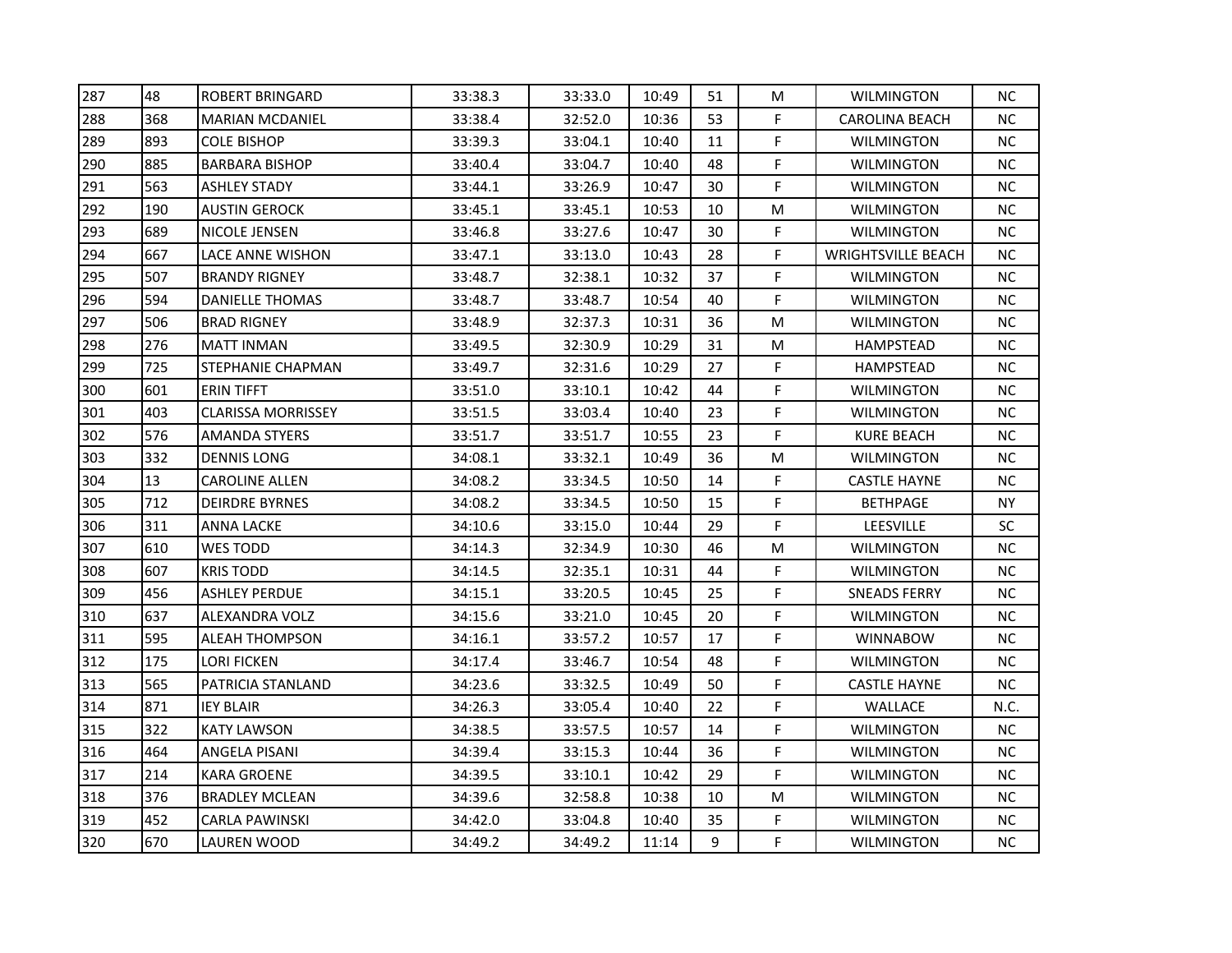| 321 | 191            | <b>JESSICA GEROCK</b>       | 34:49.2 | 34:44.1 | 11:12 | 40 | F. | <b>WILMINGTON</b>     | NC.       |
|-----|----------------|-----------------------------|---------|---------|-------|----|----|-----------------------|-----------|
| 322 | 701            | <b>BECKY FILER</b>          | 34:49.7 | 34:04.4 | 10:59 | 41 | F  | HAMPSTEAD             | NC.       |
| 323 | 47             | <b>EMMA MESSINEO</b>        | 34:50.8 | 33:23.2 | 10:46 | 11 | F. | <b>WILMINGTON</b>     | NC.       |
| 324 | 417            | <b>MATTHEW NEAL</b>         | 34:52.5 | 33:54.9 | 10:56 | 37 | M  | <b>WILMINGTON</b>     | NC.       |
| 325 | 21             | <b>BECKA DICKENS</b>        | 34:52.6 | 33:23.6 | 10:46 | 11 | F. | WILMINGON             | NC.       |
| 326 | 416            | <b>DENISE NEAL</b>          | 34:52.8 | 33:56.6 | 10:57 | 35 | F. | <b>WILMINGTON</b>     | NC.       |
| 327 | 157            | FONDA DICKENS               | 34:53.7 | 33:23.7 | 10:46 | 45 | F  | <b>WILMINGTON</b>     | NC.       |
| 328 | 50             | AUGUST BRITTAIN             | 35:03.6 | 34:40.4 | 11:11 | 11 | М  | <b>WILMINGTON</b>     | NC.       |
| 329 | 52             | <b>STEPHANIE BRITTAIN</b>   | 35:04.8 | 34:41.1 | 11:11 | 46 | F  | <b>WILMINGTON</b>     | NC.       |
| 330 | $\overline{7}$ | <b>MELISSA ALBERTSON</b>    | 35:07.4 | 34:55.9 | 11:16 | 45 | F. | <b>BEULAVILLE</b>     | NC.       |
| 331 | 374            | <b>TERRY MCELWAIN</b>       | 35:09.7 | 34:57.9 | 11:16 | 59 | F. | <b>WILMINGTON</b>     | NC.       |
| 332 | 256            | <b>GAYLE HOLLEY</b>         | 35:11.4 | 34:33.4 | 11:09 | 42 | F. | <b>WINNABOW</b>       | NC.       |
| 333 | 348            | <b>KELLIE MANSS</b>         | 35:12.9 | 34:48.3 | 11:14 | 42 | F. | LELAND                | NC.       |
| 334 | 600            | EMMA TIFFT                  | 35:13.9 | 34:29.5 | 11:07 | 18 | F  | <b>WILMINGTON</b>     | NC.       |
| 335 | 604            | KIARA TIFFT                 | 35:14.0 | 34:33.8 | 11:09 | 16 | F  | <b>WILMINGTON</b>     | NC.       |
| 336 | 167            | <b>DENISE EVANS</b>         | 35:15.0 | 34:09.7 | 11:01 | 49 | F. | <b>WILMINGTON</b>     | NC.       |
| 337 | 620            | <b>CHRISTOPHER TUNSTALL</b> | 35:17.9 | 35:00.6 | 11:17 | 28 | M  | LELAND                | NC.       |
| 338 | 499            | <b>KRISTA REYNOLDS</b>      | 35:24.1 | 34:59.3 | 11:17 | 37 | F. | <b>CHARLOTTE</b>      | NC.       |
| 339 | 500            | <b>TAYLOR REYNOLDS</b>      | 35:24.3 | 34:52.7 | 11:15 | 5  | F. | <b>CHARLOTTE</b>      | NC.       |
| 340 | 651            | AMANDA WICKMAN              | 35:25.9 | 33:55.1 | 10:56 | 35 | F. | <b>WILMINGTON</b>     | <b>NC</b> |
| 341 | 439            | VICTORIA OXENDINE           | 35:27.0 | 34:29.4 | 11:07 | 44 | F. | WILMINGON             | NC.       |
| 342 | 88             | DIANA CHAVEZ                | 35:28.0 | 34:45.2 | 11:13 | 23 | F. | <b>WILMINGTON</b>     | NC.       |
| 343 | 556            | <b>TRAVIS SMITH</b>         | 35:40.6 | 35:22.2 | 11:25 | 36 | М  | <b>WILMINGTON</b>     | NC.       |
| 344 | 15             | <b>WILLIAM ALLEN</b>        | 35:40.8 | 33:55.5 | 10:56 | 36 | M  | <b>WILMINGTON</b>     | NC.       |
| 345 | 20             | <b>ASHLEY BANCROFT</b>      | 35:53.6 | 35:33.2 | 11:28 | 28 | F. | <b>WILMINGTON</b>     | <b>NC</b> |
| 346 | 151            | NINA DUNN                   | 35:55.5 | 34:11.4 | 11:02 | 35 | F  | <b>WILMINGTON</b>     | NC.       |
| 347 | 512            | <b>ISABELLA ROJAS</b>       | 35:56.7 | 35:56.7 | 11:35 | 28 | F. | <b>WILMINGON</b>      | NC.       |
| 348 | 669            | HALEY WOOD                  | 35:57.4 | 35:57.4 | 11:36 | 12 | F. | WILMINGTON            | NC.       |
| 349 | 668            | DONNA WOOD                  | 35:58.0 | 35:56.2 | 11:35 | 44 | F. | <b>WILMINGTON</b>     | NC.       |
| 350 | 734            | <b>CLAYTON HARDING</b>      | 35:58.7 | 34:10.7 | 11:01 | 27 | M  | <b>CAROLINA BEACH</b> | NC.       |
| 351 | 733            | <b>BRITTNI HARDING</b>      | 35:59.6 | 34:07.8 | 11:00 | 25 | F  | <b>CAROLINA BEACH</b> | NC.       |
| 352 | 172            | AMY FARMER                  | 36:01.5 | 34:22.5 | 11:05 | 37 | F. | HAMPSTEAD             | NC.       |
| 353 | 344            | <b>KATELYN MALONE</b>       | 36:03.2 | 35:50.8 | 11:34 | 13 | F. | <b>WILMINGTON</b>     | NC.       |
| 354 | 188            | <b>LAUREN GARDNER</b>       | 36:04.6 | 35:31.1 | 11:27 | 27 | F. | <b>WILMINGTON</b>     | NC.       |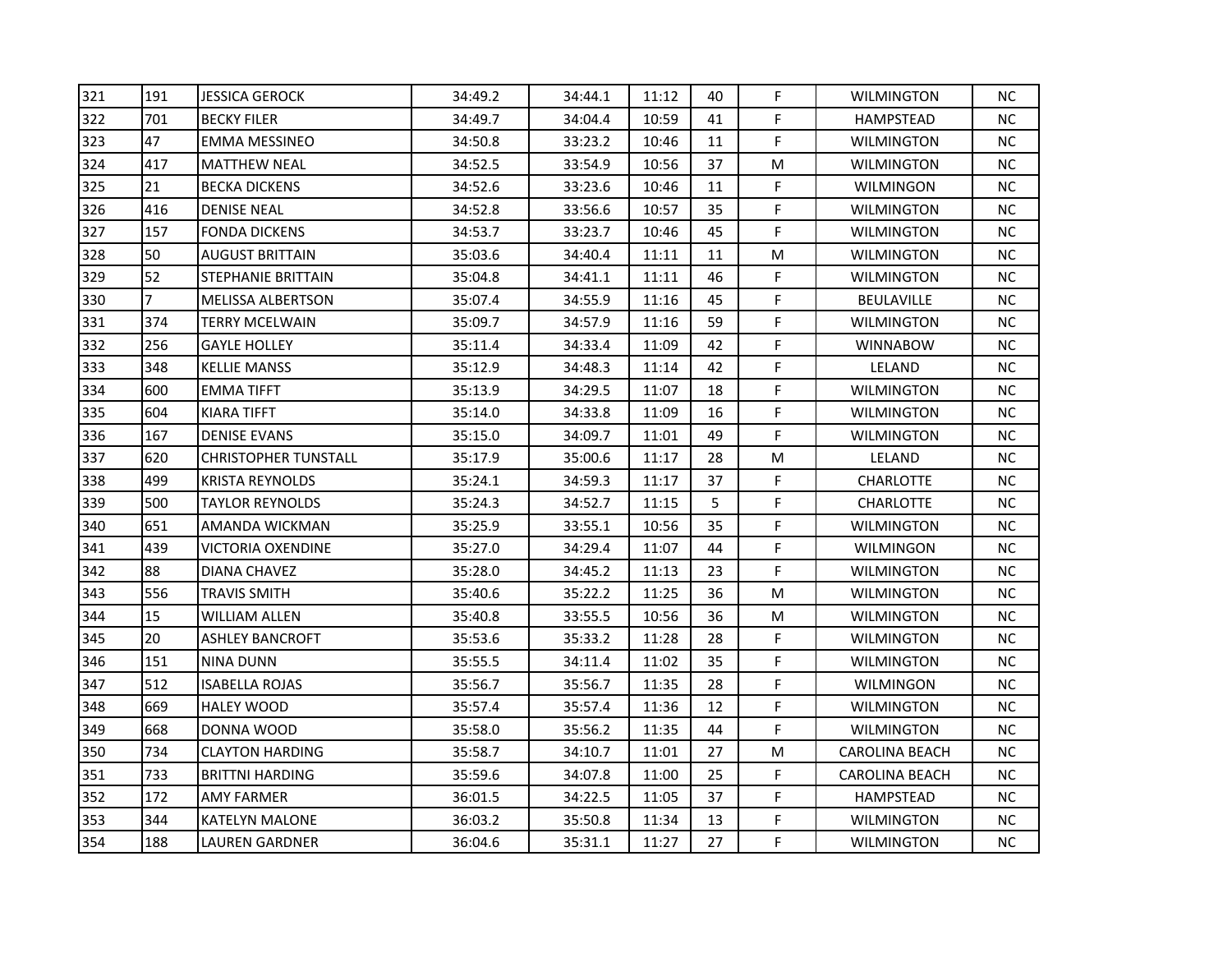| 355 | 501 | <b>VAUGHN REYNOLDS</b>    | 36:06.6 | 35:34.9 | 11:28 | 39 | М  | <b>CHARLOTTE</b>    | <b>NC</b> |
|-----|-----|---------------------------|---------|---------|-------|----|----|---------------------|-----------|
| 356 | 583 | <b>BRICE TAYLOR</b>       | 36:14.4 | 36:05.0 | 11:38 | 52 | М  | <b>WILMINGTON</b>   | <b>NC</b> |
| 357 | 584 | <b>ERIN TAYLOR</b>        | 36:14.7 | 36:05.1 | 11:38 | 46 | F  | <b>WILMINGTON</b>   | <b>NC</b> |
| 358 | 218 | <b>PATRICIA GUTIERREZ</b> | 36:20.5 | 36:04.8 | 11:38 | 34 | F  | <b>WILMINGTON</b>   | <b>NC</b> |
| 359 | 516 | <b>CHASE SALLING</b>      | 36:21.7 | 34:28.6 | 11:07 | 9  | M  | <b>WILMINGTON</b>   | NС        |
| 360 | 534 | PRESLEY SHOLAR            | 36:21.8 | 34:29.8 | 11:07 | 12 | М  | <b>WILMINGTON</b>   | NC        |
| 361 | 433 | <b>ASHLEY OUTTEN</b>      | 36:24.9 | 35:25.3 | 11:25 | 30 | F  | <b>WILMINGTON</b>   | NC        |
| 362 | 301 | <b>LAUREN KEFALONITIS</b> | 36:38.4 | 35:07.3 | 11:20 | 36 | F  | <b>WILMINGTON</b>   | NC        |
| 363 | 738 | <b>HEATHER LONG</b>       | 36:42.3 | 36:19.7 | 11:43 | 28 | F  | LELAND              | <b>NC</b> |
| 364 | 279 | <b>SUZANNE JALOT</b>      | 36:44.1 | 35:40.4 | 11:30 | 40 | F  |                     |           |
| 365 | 745 | <b>JAMES FAULK JR</b>     | 36:46.9 | 35:30.9 | 11:27 | 48 | М  | <b>WILMINGTON</b>   | <b>NC</b> |
| 366 | 514 | <b>SUSAN SALEM</b>        | 36:48.2 | 35:59.9 | 11:36 | 57 | F. | <b>HOLLY RIDGE</b>  | <b>NC</b> |
| 367 | 382 | PEGGY MCSTEEN             | 37:04.2 | 35:32.7 | 11:28 | 53 | M  | <b>WILMINGTON</b>   | <b>NC</b> |
| 368 | 696 | <b>LEIGH ROBERTSON</b>    | 37:07.2 | 36:10.4 | 11:40 | 33 | F  | WILMINGTON          | NC        |
| 369 | 481 | <b>EMALEE QUICKEL</b>     | 37:07.3 | 36:10.3 | 11:40 | 31 | F  | <b>WILMINGTON</b>   | NC        |
| 370 | 882 | AMY ELAM                  | 37:08.8 | 37:04.2 | 11:57 | 37 | F  | <b>FOUR OAKS</b>    | NC        |
| 371 | 684 | <b>RYAN BROUSSARD</b>     | 37:08.9 | 35:48.5 | 11:33 | 47 | M  | <b>WILMINGTON</b>   | NC        |
| 372 | 681 | <b>CHEYENNE BROUSSARD</b> | 37:09.4 | 35:51.5 | 11:34 | 12 | F  | <b>WILMINGTON</b>   | <b>NC</b> |
| 373 | 687 | <b>ELIZABETH HANCOCK</b>  | 37:10.9 | 35:45.5 | 11:32 | 13 | F  | <b>CAROLINA BCH</b> | <b>NC</b> |
| 374 | 313 | <b>JIM LANCASTER</b>      | 37:14.9 | 36:15.2 | 11:42 | 52 | M  | <b>WILMINGTON</b>   | NC        |
| 375 | 314 | TRICIA LANCASTER          | 37:15.0 | 36:16.9 | 11:42 | 46 | F  | <b>WILMINGTON</b>   | NC        |
| 376 | 4   | <b>WENDY ADKINS</b>       | 37:16.5 | 37:05.5 | 11:58 | 40 | F  | HAMPSTEAD           | <b>NC</b> |
| 377 | 111 | <b>JOHN CORD</b>          | 37:17.3 | 36:22.1 | 11:44 | 45 | M  | <b>MYRTLE BEACH</b> | <b>SC</b> |
| 378 | 298 | <b>EMILY KATZ</b>         | 37:21.9 | 35:35.2 | 11:29 | 13 | F  | <b>WILMINGTON</b>   | <b>NC</b> |
| 379 | 286 | LORI JOHNSON              | 37:26.2 | 37:03.6 | 11:57 | 42 | F  | <b>WILMINGTON</b>   | NC        |
| 380 | 358 | KATIE MATHEWS             | 37:36.5 | 36:29.6 | 11:46 | 39 | F  | <b>WILMINGTON</b>   | <b>NC</b> |
| 381 | 869 | <b>JAMES</b>              | 37:37.1 | 36:24.7 | 11:45 | 26 | M  | SOUTHPORT           | N.C.      |
| 382 | 400 | <b>KAROLINE MOORE</b>     | 37:38.1 | 37:34.6 | 12:07 | 32 | F  | <b>WILMINGTON</b>   | <b>NC</b> |
| 383 | 210 | <b>GRACE GRANATO</b>      | 37:39.2 | 37:04.6 | 11:57 | 48 | F  | <b>WILMINGTON</b>   | <b>NC</b> |
| 384 | 168 | <b>ANDREA CAMPBELL</b>    | 37:44.1 | 37:19.8 | 12:02 | 45 | F  | <b>WILMINGTON</b>   | <b>NC</b> |
| 385 | 549 | <b>ERIN SMITH</b>         | 37:48.1 | 37:06.6 | 11:58 | 40 | F  | <b>WILMINGTON</b>   | NC.       |
| 386 | 6   | ROLLA AHMAD               | 37:48.9 | 37:31.8 | 12:06 | 33 | F  | <b>WILMINGTON</b>   | <b>NC</b> |
| 387 | 91  | <b>RACHEL CHRISTIAN</b>   | 37:50.5 | 37:38.2 | 12:08 | 27 | F  | <b>WILMINGTON</b>   | <b>NC</b> |
| 388 | 579 | <b>CLAIRE SWANSON</b>     | 37:50.8 | 37:37.6 | 12:08 | 27 | F  | <b>WILMINGTON</b>   | <b>NC</b> |
|     |     |                           |         |         |       |    |    |                     |           |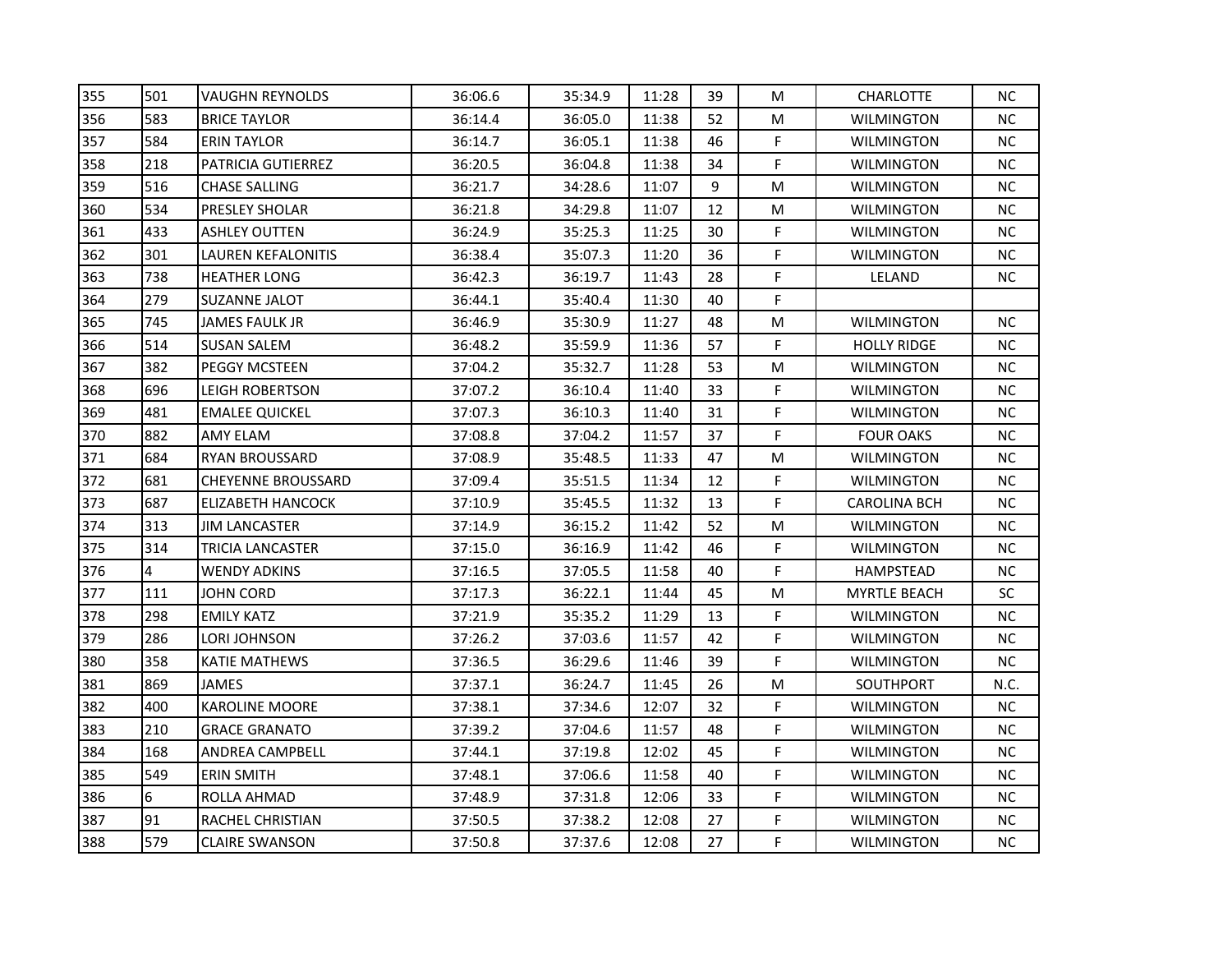| 389 | 482 | <b>ALEXIS QUINONES</b>    | 37:59.4 | 37:38.9 | 12:08 | 25 | F. | <b>WILMINGTON</b>         | NC.       |
|-----|-----|---------------------------|---------|---------|-------|----|----|---------------------------|-----------|
| 390 | 138 | <b>KRYSTAL DISDIER</b>    | 38:00.0 | 37:22.2 | 12:03 | 23 | F  | LELAND                    | NC.       |
| 391 | 373 | <b>MONICA MCDONOUGH</b>   | 38:00.4 | 37:22.2 | 12:03 | 40 | F. | WALLKILL                  | <b>NY</b> |
| 392 | 196 | <b>CHRISTOPHER GODWIN</b> | 38:04.6 | 37:07.9 | 11:58 | 30 | M  | <b>WILSON</b>             | NC.       |
| 393 | 463 | <b>MARGARET PIERSON</b>   | 38:05.5 | 37:19.0 | 12:02 | 44 | F. | <b>WRIGHTSVILLE BEACH</b> | NC.       |
| 394 | 353 | <b>SUSAN MAROTTI</b>      | 38:05.7 | 37:19.8 | 12:02 | 45 | F. | <b>WILMINGTON</b>         | NC.       |
| 395 | 1   | INDYA ADDISON             | 38:06.4 | 36:43.9 | 11:51 | 21 | F  | <b>WILMINGTON</b>         | NC.       |
| 396 | 739 | DWANEDIA JACOBS           | 38:07.0 | 37:43.4 | 12:10 | 28 | F. | LELAND                    | NC.       |
| 397 | 243 | <b>ROBIN HECK</b>         | 38:12.5 | 37:22.1 | 12:03 | 31 | F  | <b>WILMINGTON</b>         | NC.       |
| 398 | 336 | <b>FREDRICK LYNCH</b>     | 38:13.1 | 37:35.8 | 12:07 | 62 | M  | <b>WILMINGTON</b>         | NC.       |
| 399 | 440 | <b>ABIGAIL PAIT</b>       | 38:14.1 | 37:33.0 | 12:07 | 19 | F  | LELAND                    | NC.       |
| 400 | 390 | <b>BRENDAN MILLER</b>     | 38:14.2 | 37:33.2 | 12:07 | 20 | M  | LELAND                    | NC        |
| 401 | 613 | LOGAN TOUNSLEY            | 38:18.2 | 37:01.4 | 11:56 | 8  | M  | <b>WILMINGTON</b>         | NC.       |
| 402 | 89  | CARRIE CHEATHAM           | 38:19.1 | 37:48.0 | 12:12 | 47 | F. | <b>WILMINGTON</b>         | NC.       |
| 403 | 427 | SARAH NOWAK               | 38:20.3 | 37:28.8 | 12:05 | 36 | F  | <b>WILMINGTON</b>         | NC.       |
| 404 | 423 | <b>CHRIS NOWAK</b>        | 38:20.7 | 37:29.9 | 12:05 | 43 | М  | <b>HOLLY SPRINGS</b>      | NC.       |
| 405 | 573 | <b>MARGUERITE STOKES</b>  | 38:20.8 | 38:10.1 | 12:19 | 49 | F. | <b>WILMINGTON</b>         | NC.       |
| 406 | 718 | LINDA CARLSEN             | 38:22.0 | 37:32.8 | 12:06 | 52 | F. | HAMPSTEAD                 | NC.       |
| 407 | 717 | <b>CRAIG CARLSEN</b>      | 38:22.3 | 37:32.0 | 12:06 | 50 | M  | <b>HAMPSTEAD</b>          | NC.       |
| 408 | 572 | <b>BRIAN STOKES</b>       | 38:22.4 | 38:12.4 | 12:19 | 49 | М  | <b>WILMINGTON</b>         | <b>NC</b> |
| 409 | 140 | HAYDEN DOOLEY             | 38:23.3 | 38:17.3 | 12:21 | 8  | F. | <b>WILMINGTON</b>         | NC.       |
| 410 | 260 | <b>COURTNEY HOLTON</b>    | 38:23.3 | 38:18.3 | 12:21 | 26 | F. | <b>WILMINGTON</b>         | NC.       |
| 411 | 343 | ANGELA MALLARD            | 38:23.8 | 37:32.7 | 12:06 | 51 | F  | MAYSVILLE                 | NC.       |
| 412 | 341 | <b>GAYLA MACMILLAN</b>    | 38:23.8 | 37:33.8 | 12:07 | 55 | F. | <b>WILMINGTON</b>         | NC.       |
| 413 | 462 | <b>ERIC PHILLIPS</b>      | 38:24.4 | 38:03.8 | 12:16 | 42 | M  | <b>HAMPSTEAD</b>          | <b>NC</b> |
| 414 | 645 | <b>HEATHER WEILER</b>     | 38:25.1 | 38:05.7 | 12:17 | 39 | F  | HAMPSTEAD                 | NC.       |
| 415 | 656 | LEXI WILLIAMS             | 38:25.6 | 38:25.6 | 12:24 | 8  | F. | <b>WILMINGTON</b>         | NC.       |
| 416 | 62  | SHAY BURTON               | 38:30.0 | 37:14.1 | 12:01 | 30 | F  | <b>WILMINGTON</b>         | NC.       |
| 417 | 350 | DARREN MARLOWE            | 38:30.1 | 37:14.3 | 12:01 | 8  | M  | <b>WILMINGTON</b>         | NC.       |
| 418 | 640 | PAMELA WALL               | 38:31.7 | 38:19.4 | 12:22 | 50 | F  | <b>HAMPSTEAD</b>          | NC.       |
| 419 | 834 | <b>KYLIE KNAPP</b>        | 38:38.3 | 37:54.9 | 12:14 | 27 | F  | <b>WILMINGTON</b>         | NC.       |
| 420 | 832 | <b>OBIE MARTIN</b>        | 38:38.5 | 37:55.5 | 12:14 | 52 | F. | <b>WILMINGTON</b>         | NC.       |
| 421 | 302 | JANET KEHOE               | 38:41.0 | 37:40.2 | 12:09 | 47 | F. |                           |           |
| 422 | 606 | JAMIE TILGNER             | 38:48.6 | 37:48.9 | 12:12 | 32 | F. | <b>WILMINGTON</b>         | NC.       |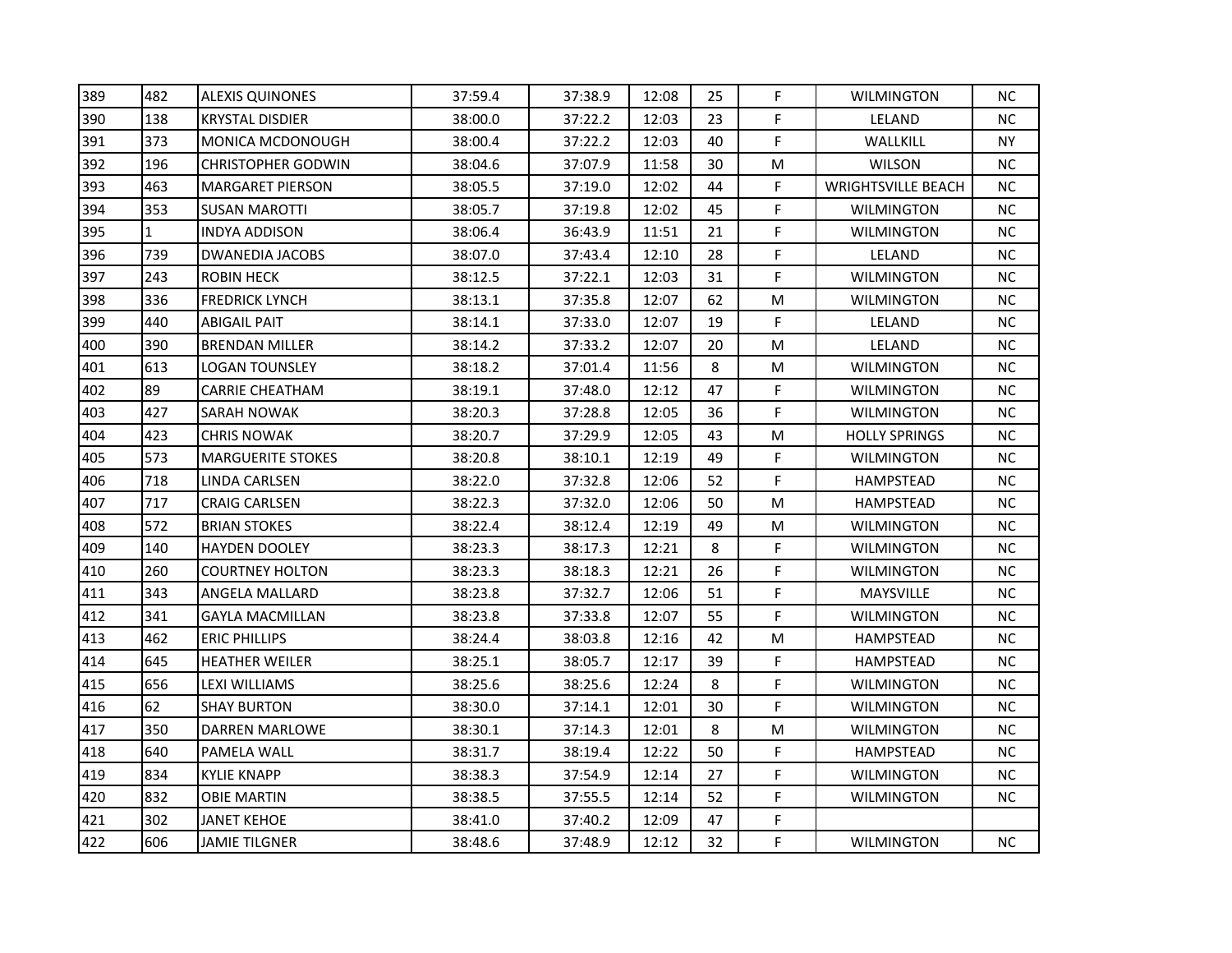| 264 | <b>KATIE HORNE</b>       | 38:48.7 | 37:56.0 | 12:14 | 32 | F | <b>WILMINGTON</b> | <b>NC</b> |
|-----|--------------------------|---------|---------|-------|----|---|-------------------|-----------|
| 325 | <b>EMMA LEDDY</b>        | 38:51.0 | 38:30.8 | 12:25 | 18 | F | <b>WILMINGTON</b> | ΝC        |
| 380 | <b>DENISE MCNEIL</b>     | 38:52.7 | 37:53.6 | 12:13 | 52 | F | <b>WILMINGTON</b> | <b>NC</b> |
| 328 | <b>CATHY LEONARD</b>     | 38:53.6 | 37:50.1 | 12:12 | 53 | F | <b>WILMINGTON</b> | ΝC        |
| 743 | LILY MCLAMB              | 38:55.2 | 37:40.9 | 12:09 | 8  | F | <b>WILMINGTON</b> | ΝC        |
| 744 | <b>AMY MCLAMB</b>        | 38:55.8 | 37:41.2 | 12:09 | 40 | F | <b>WILMINGTON</b> | ΝC        |
| 629 | <b>CHRISTINE VAYO</b>    | 38:57.9 | 38:38.4 | 12:28 | 45 | F | <b>WILMINGTON</b> | ΝC        |
| 838 | <b>MADDIE MOORE</b>      | 39:01.8 | 38:31.0 | 12:25 | 8  | F | <b>WILMINGTON</b> | ΝC        |
| 837 | <b>KELLY MOORE</b>       | 39:02.0 | 38:31.5 | 12:25 | 38 | F | <b>WILMINGTON</b> | <b>NC</b> |
| 524 | <b>SHANNON SEUFERT</b>   | 39:02.3 | 38:01.8 | 12:16 | 44 | F | <b>WIMINGTON</b>  | ΝC        |
| 523 | <b>SAYLOR SEUFERT</b>    | 39:02.4 | 38:01.5 | 12:16 | 7  | F | <b>WIMINGTON</b>  | NС        |
| 557 | <b>ANNIE SNYDER</b>      | 39:02.7 | 37:24.8 | 12:04 | 32 | F | <b>WILMINGTON</b> | <b>NC</b> |
| 122 | MACKENZIE DAMERON        | 39:05.3 | 37:56.6 | 12:14 | 11 | F | <b>WILMINGTON</b> | <b>NC</b> |
| 831 | <b>TORI GAY</b>          | 39:07.7 | 37:59.0 | 12:15 | 12 | F | <b>WILMINGTON</b> | ΝC        |
| 121 | <b>HEATHER DAMERON</b>   | 39:09.6 | 38:00.9 | 12:15 | 45 | F | <b>WILMINGTON</b> | ΝC        |
| 117 | <b>SHAWN CRESS</b>       | 39:10.1 | 37:44.9 | 12:10 | 32 | М | <b>WILMINGTON</b> | NС        |
| 470 | <b>TREY PITTMAN</b>      | 39:14.7 | 37:34.7 | 12:07 | 6  | М | LELAND            | NС        |
| 407 | <b>CAITLIN MUHOLLAND</b> | 39:15.8 | 37:20.5 | 12:03 | 29 | F | <b>WILMINGTON</b> | <b>NC</b> |
| 404 | <b>MELISA MOSER</b>      | 39:16.0 | 37:20.7 | 12:03 | 32 | F | <b>WILMINGTON</b> | ΝC        |
| 203 | <b>BREE HALL</b>         | 39:24.2 | 37:48.0 | 12:12 | 9  | F | <b>WINABOW</b>    | <b>NC</b> |
| 296 | <b>ADAM KATZ</b>         | 39:24.4 | 37:36.1 | 12:08 | 45 | М | WILMINGTON        | ΝC        |
| 702 | <b>EMMA FILER</b>        | 39:25.3 | 38:39.9 | 12:28 | 14 | F | HAMPSTEAD         | ΝC        |
| 467 | <b>ERIC PITTMAN</b>      | 39:26.0 | 37:43.7 | 12:10 | 42 | M | LELAND            | <b>NC</b> |
| 559 | <b>MADISON SNYDER</b>    | 39:26.2 | 38:41.3 | 12:29 | 13 | F | <b>SURF CITY</b>  | ΝC        |
| 468 | <b>EVA PITTMAN</b>       | 39:26.4 | 37:44.2 | 12:10 | 37 | F | LELAND            | ΝC        |
| 906 | <b>KATELYN THIGPEN</b>   | 39:26.6 | 37:44.4 | 12:10 | 13 | F | LELAND            | NС        |
| 66  | <b>CAITLIN BYRD</b>      | 39:26.6 | 37:50.7 | 12:12 | 6  | F | LELAND            | ΝC        |
| 897 | <b>NANCY APPLEWHITE</b>  | 39:26.9 | 37:46.1 | 12:11 | 37 | F | <b>DELLO</b>      | ΝC        |
| 555 | <b>MONICA SMITH</b>      | 39:32.3 | 38:55.0 | 12:33 | 30 | F | <b>RICHLANDS</b>  | <b>NC</b> |
| 45  | <b>KATIE BRADHAM</b>     | 39:35.0 | 39:12.9 | 12:39 | 23 | F | <b>WILMINGTON</b> | <b>NC</b> |
| 574 | <b>JUSTIN STRAUEL</b>    | 39:38.3 | 37:44.2 | 12:10 | 29 | M | <b>WILMINGTON</b> | ΝC        |
| 288 | <b>HOLLY BYRD</b>        | 39:38.8 | 38:02.2 | 12:16 | 39 | F | LELAND            | ΝC        |
| 316 | <b>COLE BYRD</b>         | 39:41.5 | 38:04.6 | 12:17 | 10 | M | LELAND            | ΝC        |
| 732 | <b>AMANDA VASILL</b>     | 39:45.6 | 37:55.0 | 12:14 | 26 | F | RALEIGH           | ΝC        |
|     |                          |         |         |       |    |   |                   |           |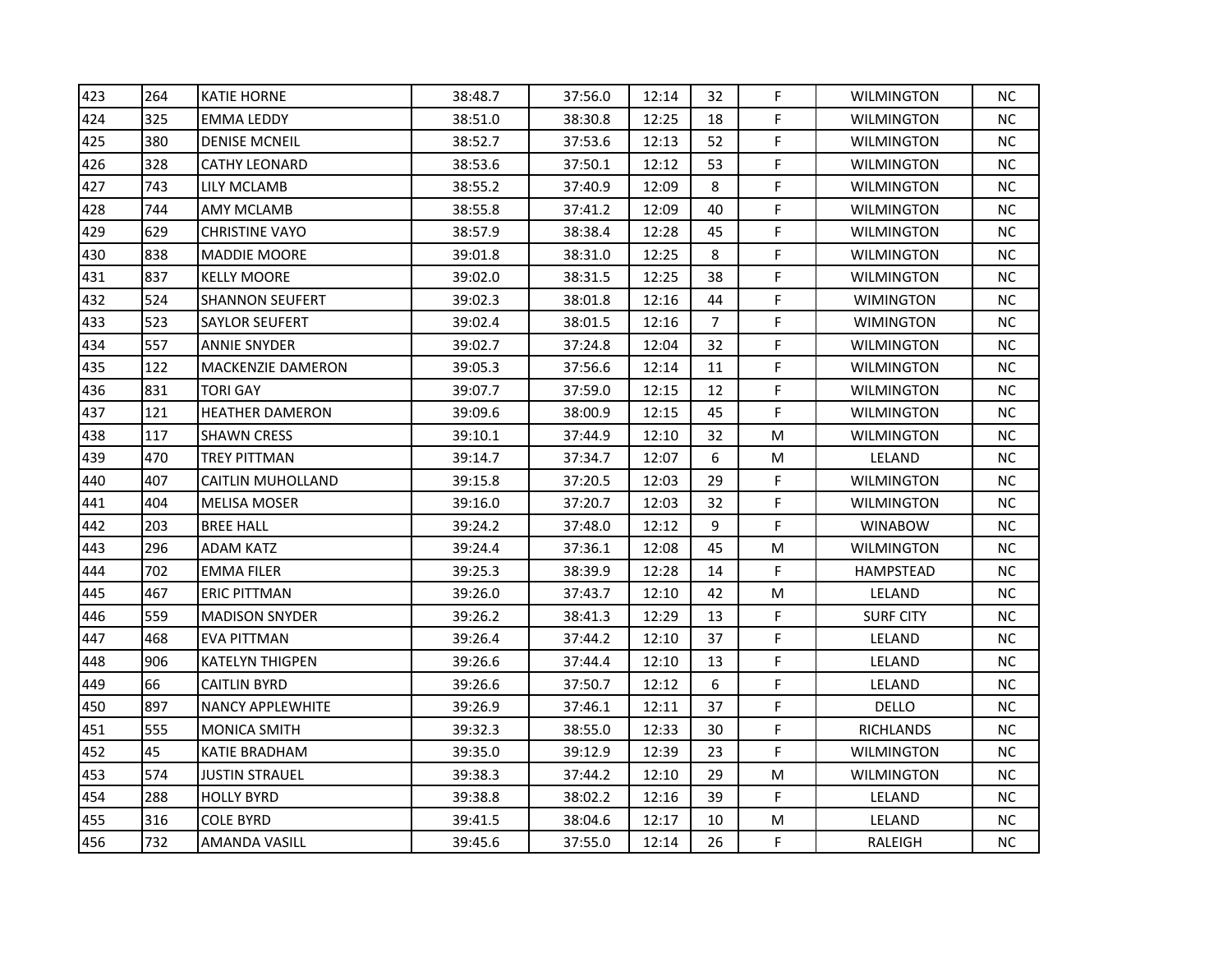| 660 | <b>JAN WILLIAMSON</b>   | 39:49.2 | 38:47.9 | 12:31 | 62 | F | <b>ROCKY POINT</b>  | <b>NC</b> |
|-----|-------------------------|---------|---------|-------|----|---|---------------------|-----------|
| 148 | <b>MAGGIE PRESNAL</b>   | 39:54.1 | 39:28.8 | 12:44 | 21 | F | <b>WILMINGTON</b>   | ΝC        |
| 700 | <b>BARBARA ZALEWSKI</b> | 39:54.2 | 39:29.3 | 12:44 | 64 | F | <b>WILMINGTON</b>   | <b>NC</b> |
| 675 | <b>HEATHER YOPP</b>     | 39:54.7 | 39:46.3 | 12:50 | 30 | F | <b>SNEADS FERRY</b> | ΝC        |
| 596 | NICOLE THOMPSON         | 39:54.8 | 39:47.2 | 12:50 | 27 | F | <b>SNEADS FERRY</b> | ΝC        |
| 694 | KATHRYN WHITELEY        | 39:55.7 | 39:10.0 | 12:38 | 13 | F | <b>HAMPSTEAD</b>    | ΝC        |
| 108 | <b>LIZZIE COOPER</b>    | 39:55.7 | 39:10.2 | 12:38 | 14 | F | <b>SURF CITY</b>    | ΝC        |
| 736 | <b>TRACI DEBOSE</b>     | 39:56.1 | 39:35.2 | 12:46 | 39 | F | <b>WILMINGTON</b>   | ΝC        |
| 392 | <b>JILL HALL</b>        | 39:57.0 | 38:21.7 | 12:22 | 38 | F | <b>WINNABOW</b>     | <b>NC</b> |
| 238 | <b>TY HALL</b>          | 39:57.4 | 38:22.2 | 12:23 | 6  | M | <b>WINNABOW</b>     | ΝC        |
| 666 | <b>ALEXA WINSTEAD</b>   | 39:58.5 | 38:15.7 | 12:20 | 45 | F | <b>WILMINGTON</b>   | NС        |
| 626 | <b>BEVERLY VANN</b>     | 40:02.2 | 39:15.3 | 12:40 | 51 | F | <b>WILMINGTON</b>   | <b>NC</b> |
| 586 | <b>ALEX TCHOUROS</b>    | 40:04.6 | 39:23.0 | 12:42 | 22 | M | LELAND              | ΝC        |
| 460 | <b>BRIANNE PERRONE</b>  | 40:05.4 | 38:53.2 | 12:33 | 26 | М | SOUTHPORT           | ΝC        |
| 263 | <b>JAMES HOOVER</b>     | 40:05.4 | 39:34.8 | 12:46 | 34 | M | <b>WILMINGTON</b>   | ΝC        |
| 532 | <b>FLETCHER SHOLAR</b>  | 40:06.0 | 40:06.0 | 12:56 | 10 | M | <b>WILMINGTON</b>   | NС        |
| 41  | LYNN BOGEN              | 40:08.1 | 39:04.2 | 12:36 | 55 | F | <b>WILMINGTON</b>   | NС        |
| 16  | <b>FATIMA ALZER</b>     | 40:16.6 | 39:56.1 | 12:53 | 35 | F | NASHVILLE           | <b>NC</b> |
| 553 | <b>MELANIE SMITH</b>    | 40:19.6 | 39:14.3 | 12:39 | 47 | F | <b>WILMINGTON</b>   | ΝC        |
| 315 | ETHAN LANGLEY           | 40:28.8 | 38:37.2 | 12:27 | 10 | М | <b>WILMINGTON</b>   | <b>NC</b> |
| 609 | RYLAN TODD              | 40:29.6 | 38:48.1 | 12:31 | 11 | М | <b>WILMINGTON</b>   | ΝC        |
| 155 | <b>LANDEN EDWARDS</b>   | 40:34.4 | 40:04.1 | 12:55 | 6  | М | <b>WILMINGTON</b>   | ΝC        |
| 591 | <b>TIMOTHY TERZAKEN</b> | 40:35.8 | 38:36.3 | 12:27 | 37 | M | <b>WILMINGTON</b>   | <b>NC</b> |
| 892 | <b>SOPHIE SOPHIE</b>    | 40:37.9 | 40:24.2 | 13:02 | 12 | F | <b>WILMINGTON</b>   | ΝC        |
| 158 | <b>TANYA EDWARDS</b>    | 40:41.3 | 40:10.5 | 12:57 | 35 | F | <b>WILMINGTON</b>   | ΝC        |
| 241 | STEPHANIE HEANEY        | 40:45.7 | 38:50.6 | 12:32 | 40 | F | WILMINGTON          | NС        |
| 237 | <b>AIDAN HEANEY</b>     | 40:45.8 | 38:55.6 | 12:33 | 45 | M | <b>WILMINGTON</b>   | ΝC        |
| 240 | <b>MILLIE HEANEY</b>    | 40:46.0 | 38:55.8 | 12:33 | 5  | F | <b>WILMINGTON</b>   | ΝC        |
| 239 | <b>MAEVE HEANEY</b>     | 40:46.1 | 38:54.9 | 12:33 | 6  | F | <b>WILMINGTON</b>   | <b>NC</b> |
| 859 | <b>SARAH MITCHELL</b>   | 40:48.5 | 39:02.3 | 12:35 | 21 | F | <b>WILMINGTON</b>   | <b>NC</b> |
| 153 | MICHELE DUNNING         | 40:50.2 | 40:18.5 | 13:00 | 44 | F | <b>KERHONKSON</b>   | <b>NY</b> |
| 277 | LYDIA IRESON            | 40:51.3 | 40:39.8 | 13:07 | 25 | F | <b>WILMINGTON</b>   | ΝC        |
| 317 | <b>MARCUS LANGLEY</b>   | 40:52.5 | 39:00.3 | 12:35 | 37 | M | <b>WILMINGTON</b>   | ΝC        |
| 741 | JOSHUA HOUSTON          | 40:54.7 | 40:49.7 | 13:10 | 9  | м | <b>WILMINGTON</b>   | ΝC        |
|     |                         |         |         |       |    |   |                     |           |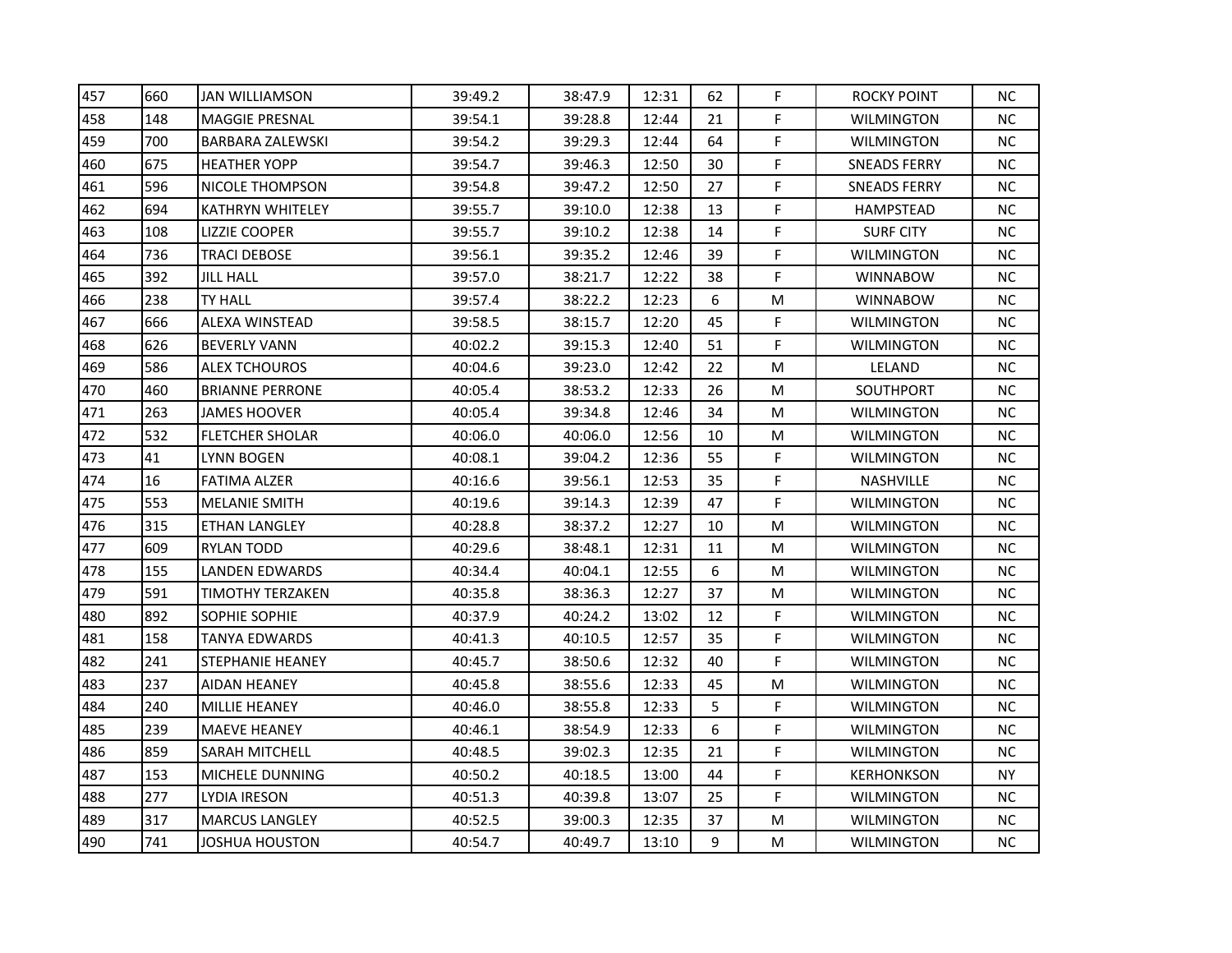| 491 | 265 | <b>CARRIE HOUSTON</b>     | 40:54.8 | 40:54.8 | 13:12 | 28             | F  | <b>WILMINGTON</b>   | ΝC        |
|-----|-----|---------------------------|---------|---------|-------|----------------|----|---------------------|-----------|
| 492 | 711 | <b>DANIELLE BYRNES</b>    | 40:57.3 | 40:23.1 | 13:02 | 15             | F  | <b>BETHPAGE</b>     | NY.       |
| 493 | 118 | <b>ALLISON CUMMINGS</b>   | 40:57.3 | 40:22.1 | 13:01 | 15             | F  | <b>CASTLE HAYNE</b> | <b>NC</b> |
| 494 | 174 | <b>KRISTINA FICKEN</b>    | 40:57.5 | 40:22.0 | 13:01 | 15             | F  | <b>WILMINGTON</b>   | NC        |
| 495 | 884 | <b>CAMERON SECHRIST</b>   | 40:58.2 | 40:23.5 | 13:02 | 15             | M  | <b>WILMINGTON</b>   | NС        |
| 496 | 560 | <b>CATHERINE SOWLES</b>   | 41:02.0 | 40:24.2 | 13:02 | 35             | F  | <b>WILMINGTON</b>   | NС        |
| 497 | 222 | <b>JOY HAMRICK</b>        | 41:02.0 | 40:23.0 | 13:02 | 45             | F  | <b>WILMINGTON</b>   | NС        |
| 498 | 252 | <b>JOSIE HIGHSMITH</b>    | 41:08.5 | 40:24.2 | 13:02 | 53             | F. | LELAND              | NC        |
| 499 | 253 | <b>MOSE HIGHSMITH</b>     | 41:08.6 | 40:23.9 | 13:02 | 57             | М  | LELAND              | <b>NC</b> |
| 500 | 113 | <b>FAHREN COTTEN</b>      | 41:18.5 | 39:20.7 | 12:41 | 15             | F  | SANFORD             | NС        |
| 501 | 850 | <b>ALEX GONZALEZ</b>      | 41:18.7 | 41:06.5 | 13:15 | 13             | М  | <b>WILMINGTON</b>   | NC.       |
| 502 | 114 | <b>WENDY COTTEN</b>       | 41:19.2 | 39:20.9 | 12:41 | 49             | F. | SANFORD             | <b>NC</b> |
| 503 | 654 | <b>CHRISTINA WILLIAMS</b> | 41:21.5 | 40:20.6 | 13:01 | 37             | F  | <b>WILMINGTON</b>   | <b>NC</b> |
| 504 | 663 | <b>SIMONE WILT</b>        | 41:22.1 | 39:36.3 | 12:46 | 6              | F  | <b>WILMINGTON</b>   | NC        |
| 505 | 664 | <b>TRACEL WILT</b>        | 41:22.6 | 39:37.5 | 12:47 | 43             | F  | <b>WILMINGTON</b>   | NС        |
| 506 | 665 | TREVOR WILT               | 41:23.5 | 39:39.2 | 12:47 | 42             | M  | WILMINGTON          | NС        |
| 507 | 662 | <b>ANTONIO WILT</b>       | 41:23.6 | 39:39.4 | 12:47 | 8              | М  | <b>WILMINGTON</b>   | NC        |
| 508 | 578 | <b>TYSHEA SUTTON</b>      | 41:24.3 | 41:08.1 | 13:16 | 31             | F  | <b>BURGAW</b>       | <b>NC</b> |
| 509 | 618 | LAURA TRAVIS-EHART        | 41:24.8 | 40:56.5 | 13:12 | 50             | F. | <b>SUPPLY</b>       | <b>NC</b> |
| 510 | 160 | MICHAEL EHART JR          | 41:25.0 | 40:55.3 | 13:12 | 50             | M  | <b>SUPPLY</b>       | NC        |
| 511 | 230 | KIMBERLY HATCH            | 41:25.8 | 40:34.0 | 13:05 | 52             | F  | LELAND              | <b>NC</b> |
| 512 | 478 | JENNIFER PREVATTE         | 41:38.1 | 41:01.7 | 13:14 | 44             | F  | <b>WILMINGTON</b>   | <b>NC</b> |
| 513 | 477 | <b>MADDIE PREVATTE</b>    | 41:38.2 | 41:02.3 | 13:14 | 99             | F  | <b>WILMINGTON</b>   | <b>NC</b> |
| 514 | 229 | <b>KELLI HARRIS</b>       | 41:42.4 | 41:17.2 | 13:19 | 39             | F  | <b>WILMINGTON</b>   | <b>NC</b> |
| 515 | 227 | <b>ADAM HARRIS</b>        | 41:42.9 | 41:17.3 | 13:19 | 40             | M  | <b>WILMINGTON</b>   | NC        |
| 516 | 372 | MICHELLE MCDERMOTT        | 41:43.4 | 41:29.2 | 13:23 | 36             | F  | LELAND              | NС        |
| 517 | 352 | <b>DEBBIE MARMORSTEIN</b> | 41:43.5 | 41:29.4 | 13:23 | 47             | F  | <b>WILMINGTON</b>   | NC        |
| 518 | 324 | <b>TRACEY LAYTON</b>      | 41:58.0 | 39:44.5 | 12:49 | 52             | F  | <b>WILMINGTON</b>   | <b>NC</b> |
| 519 | 55  | <b>MADISON BUCK</b>       | 42:05.9 | 41:24.1 | 13:21 | 15             | F  | <b>CASTLE HAYNE</b> | <b>NC</b> |
| 520 | 650 | <b>ARIEL WHITWELL</b>     | 42:06.1 | 41:24.2 | 13:21 | 16             | F  | <b>CASTLE HAYNE</b> | NC        |
| 521 | 135 | <b>HEATHER DEVANE</b>     | 42:15.1 | 41:00.8 | 13:14 | 28             | F  | HAMPSTEAD           | NC.       |
| 522 | 544 | <b>GARY SKIPPER</b>       | 42:21.4 | 40:54.6 | 13:12 | 51             | М  | <b>KURE BEACH</b>   | <b>NC</b> |
| 523 | 720 | <b>DJ CATO</b>            | 42:22.3 | 41:44.6 | 13:28 | $\overline{7}$ | M  | <b>WILMINGTON</b>   | <b>NC</b> |
| 524 | 721 | <b>JAMAAL CATO</b>        | 42:22.9 | 41:46.1 | 13:28 | 30             | м  | <b>WILMINGTON</b>   | <b>NC</b> |
|     |     |                           |         |         |       |                |    |                     |           |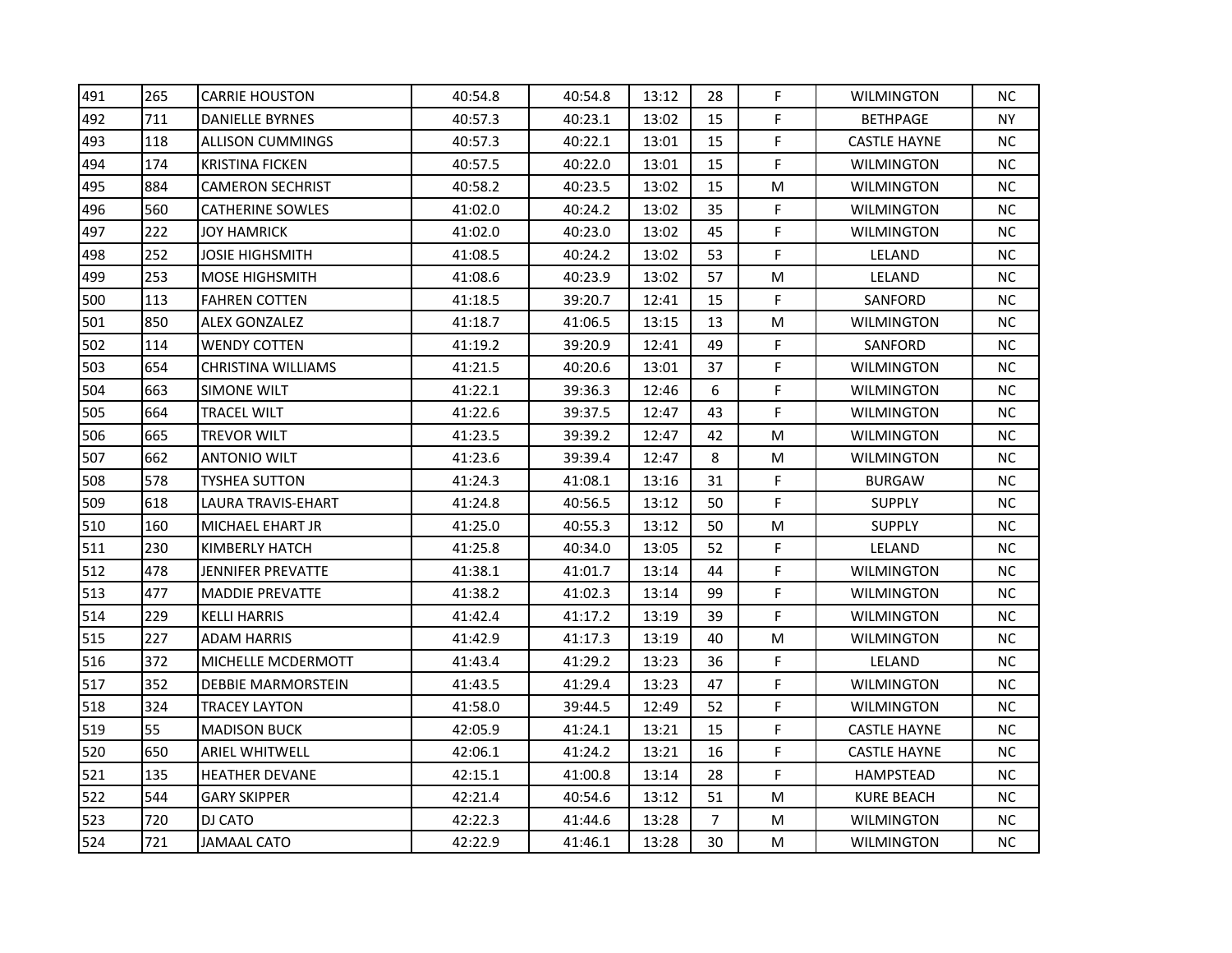| 525 | 661 | <b>CHLOE WILLIS</b>      | 42:32.8 | 42:09.5 | 13:36 | 16 | F  | <b>WILMINGTON</b>   | <b>NC</b> |
|-----|-----|--------------------------|---------|---------|-------|----|----|---------------------|-----------|
| 526 | 271 | <b>COURTNEY HUBBARD</b>  | 42:33.1 | 42:09.7 | 13:36 | 38 | F  | <b>WILMINGTON</b>   | NC.       |
| 527 | 642 | <b>CHRISTOPHER WEBB</b>  | 42:36.4 | 41:29.6 | 13:23 | 8  | M  | LELAND              | <b>NC</b> |
| 528 | 644 | <b>MICHAEL WEBB</b>      | 42:36.7 | 41:30.7 | 13:23 | 37 | M  | LELAND              | <b>NC</b> |
| 529 | 710 | <b>NATALIE BYRD</b>      | 42:37.5 | 41:09.0 | 13:16 | 4  | F  | <b>WILMINGTON</b>   | NС        |
| 530 | 513 | KANDRA ROMEO             | 42:38.9 | 41:25.7 | 13:22 | 35 | F  | <b>WILMINGTON</b>   | NС        |
| 531 | 195 | <b>ANGELA GODWIN</b>     | 42:41.7 | 41:28.2 | 13:23 | 99 | F  | <b>WILMINGTON</b>   | NC        |
| 532 | 616 | <b>BETH TRACHTENBERG</b> | 42:43.3 | 41:17.5 | 13:19 | 54 | F  | <b>KURE BEACH</b>   | NC        |
| 533 | 383 | <b>KRISTEN MCZEKE</b>    | 42:53.5 | 42:31.6 | 13:43 | 44 | F  | <b>WILMINGTON</b>   | <b>NC</b> |
| 534 | 197 | ELIZABETH GODWIN         | 43:00.8 | 42:05.1 | 13:35 | 28 | F  | <b>WILSON</b>       | <b>NC</b> |
| 535 | 843 | <b>ALEX MORGAN</b>       | 43:14.1 | 42:32.6 | 13:43 | 9  | М  | <b>WILMINGTON</b>   | <b>NC</b> |
| 536 | 840 | <b>JIM MORGAN</b>        | 43:14.5 | 42:33.4 | 13:44 | 38 | М  | <b>WILMINGTON</b>   | <b>NC</b> |
| 537 | 879 | <b>AMY MCCOUSIAND</b>    | 43:24.0 | 41:44.2 | 13:28 | 25 | F. | <b>WILMINGTON</b>   | <b>NC</b> |
| 538 | 545 | JOSEPH SKLADANOWSKI      | 43:26.9 | 41:48.6 | 13:29 | 28 | М  | <b>JACKSONVILLE</b> | NC        |
| 539 | 119 | <b>JENNIFER DAHMER</b>   | 43:30.6 | 41:58.7 | 13:32 | 37 | F  | <b>WILMINGTON</b>   | NC        |
| 540 | 120 | MATTHEW DAHMER           | 43:31.1 | 42:03.8 | 13:34 | 37 | M  | <b>WILMINGTON</b>   | NC.       |
| 541 | 441 | <b>EMILY PAIT</b>        | 43:35.3 | 42:56.1 | 13:51 | 22 | F  | LELAND              | <b>NC</b> |
| 542 | 266 | LAVONDA HOWARD           | 43:45.4 | 42:43.5 | 13:47 | 47 | F  |                     |           |
| 543 | 704 | LISA BULLARD             | 43:47.1 | 42:26.4 | 13:41 | 33 | F  | <b>WIMINGTON</b>    | <b>NC</b> |
| 544 | 678 | <b>LAURYN YOUNG</b>      | 43:47.2 | 42:31.8 | 13:43 | 25 | F  | <b>WILMINGTON</b>   | NC.       |
| 545 | 267 | <b>ALLISON HOWELL</b>    | 43:47.7 | 42:31.2 | 13:43 | 36 | F  | <b>WILMINGTON</b>   | NC        |
| 546 | 483 | <b>TREASA QUINONES</b>   | 43:50.4 | 43:29.5 | 14:02 | 50 | F  | <b>WILMINGTON</b>   | <b>NC</b> |
| 547 | 397 | <b>MEREDITH MITCHELL</b> | 43:53.3 | 42:09.1 | 13:36 | 36 | F  | <b>WILMINGTON</b>   | <b>NC</b> |
| 548 | 479 | <b>TAMMY PRUDEN</b>      | 43:53.4 | 42:09.0 | 13:36 | 39 | F  | <b>WILMINGTON</b>   | <b>NC</b> |
| 549 | 99  | LINDA CLYNE              | 43:54.0 | 42:18.9 | 13:39 | 65 | F  | <b>WILMINGTON</b>   | NC        |
| 550 | 299 | SARAH KATZ               | 43:55.9 | 42:06.5 | 13:35 | 17 | F  | <b>WILMINGTON</b>   | NС        |
| 551 | 170 | <b>KAYLA EVERHART</b>    | 44:05.5 | 41:59.7 | 13:33 | 27 | F  | <b>WILMINGTON</b>   | NC        |
| 552 | 169 | JOHNATHAN EVERHART       | 44:06.2 | 41:57.4 | 13:32 | 32 | М  | <b>WILMINGTON</b>   | <b>NC</b> |
| 553 | 872 | <b>MIKE SOYNER</b>       | 44:10.4 | 43:39.6 | 14:05 | 45 | М  | HAMPSTEAD           | N.C.      |
| 554 | 874 | <b>KARLA JOYNER</b>      | 44:10.6 | 43:39.5 | 14:05 | 35 | М  | <b>HAMPSTEAD</b>    | N.C.      |
| 555 | 641 | <b>CHRISTINE WEBB</b>    | 44:12.6 | 43:05.0 | 13:54 | 36 | F  | LELAND              | <b>NC</b> |
| 556 | 643 | <b>MADALYN WEBB</b>      | 44:12.7 | 43:04.7 | 13:54 | 6  | F  | LELAND              | <b>NC</b> |
| 557 | 326 | <b>JOANNE LEE</b>        | 44:12.8 | 42:51.8 | 13:49 | 50 | F  | <b>WILMINGTON</b>   | <b>NC</b> |
| 558 | 608 | RACHEL TODD              | 44:30.9 | 42:50.9 | 13:49 | 13 | F  | <b>WILMINGTON</b>   | <b>NC</b> |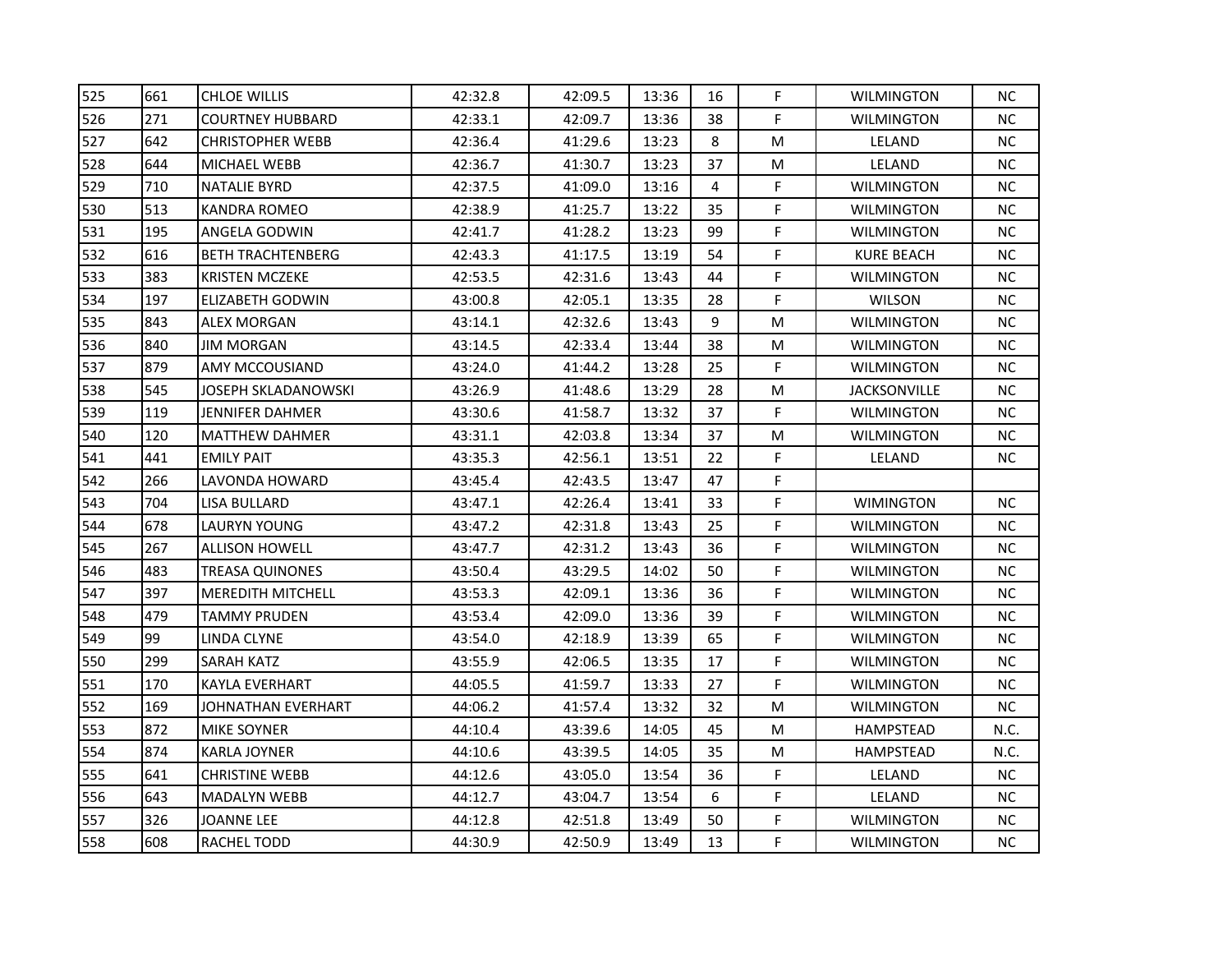| 559 | 612 | <b>HEATHER TOUNSLEY</b>   | 44:31.7 | 43:14.4 | 13:57 | 38             | F. | <b>WILMINGTON</b>         | NC.       |
|-----|-----|---------------------------|---------|---------|-------|----------------|----|---------------------------|-----------|
| 560 | 292 | JENNA JUDGE               | 44:35.3 | 43:25.0 | 14:00 | 18             | F. | <b>WILMINGTON</b>         | NC.       |
| 561 | 503 | <b>ANICA RICH</b>         | 44:35.5 | 43:19.4 | 13:58 | 18             | F. | <b>WILMINGTON</b>         | NC.       |
| 562 | 386 | <b>MARIA MENDOZA</b>      | 44:37.0 | 44:20.6 | 14:18 | 34             | F  | <b>WILMINGTON</b>         | NC.       |
| 563 | 900 | <b>RAY MCCLORS</b>        | 44:45.1 | 43:38.6 | 14:05 | 53             | М  | <b>WILMINGTON</b>         | NC.       |
| 564 | 351 | <b>DAVID MARLOWE</b>      | 44:47.4 | 43:27.5 | 14:01 | $\overline{7}$ | M  | <b>WILMINGTON</b>         | NC.       |
| 565 | 443 | <b>RANDY PAIT</b>         | 44:48.5 | 44:06.8 | 14:14 | 50             | M  | LELAND                    | NC.       |
| 566 | 442 | JACKIE PAIT               | 44:48.8 | 44:09.1 | 14:15 | 58             | F  | <b>WILMINGTON</b>         | NC.       |
| 567 | 225 | LORELL HARALDSON          | 44:48.8 | 44:09.1 | 14:15 | 46             | F  | LELAND                    | NC.       |
| 568 | 384 | <b>MARY MEGEE</b>         | 44:51.1 | 43:36.9 | 14:04 | 43             | F. | <b>WILMINGTON</b>         | NC.       |
| 569 | 713 | <b>DEBBIE CAIN</b>        | 45:01.8 | 43:24.1 | 14:00 | 52             | F. | <b>WILMINGTON</b>         | NC.       |
| 570 | 310 | <b>LAURA LABREE</b>       | 45:27.3 | 43:52.6 | 14:09 | 54             | F. | HAMPSTEAD                 | NC.       |
| 571 | 297 | <b>BETH KATZ</b>          | 45:29.8 | 43:42.0 | 14:06 | 45             | F. | <b>WILMINGTON</b>         | NC.       |
| 572 | 11  | JANE ALBRIGHT             | 45:29.8 | 43:39.5 | 14:05 | 51             | F  | <b>BURLINGTON</b>         | NC.       |
| 573 | 851 | <b>GABRIELIA GONZALEZ</b> | 45:30.3 | 45:17.2 | 14:36 | 8              | F  | <b>WILMINGTON</b>         | NC.       |
| 574 | 672 | <b>IVY WOODS</b>          | 45:30.5 | 43:18.6 | 13:58 | 17             | F. | <b>WILMINGTON</b>         | NC.       |
| 575 | 521 | <b>REBECCA SEGOOL</b>     | 45:34.4 | 44:16.1 | 14:17 | 44             | F  | <b>WILMINGTON</b>         | NC.       |
| 576 | 345 | <b>KELLY MALONE</b>       | 45:43.8 | 45:31.2 | 14:41 | 39             | F. | <b>WILMINGTON</b>         | NC.       |
| 577 | 639 | PAMELA WALKER             | 45:45.6 | 44:53.5 | 14:29 | 50             | F. | <b>WILMINGTON</b>         | NC.       |
| 578 | 852 | <b>BEATRIZ GONZALEZ</b>   | 45:46.9 | 45:34.3 | 14:42 | 33             | М  | <b>WILMINGTON</b>         | <b>NC</b> |
| 579 | 142 | AGGIE DOUDNEY             | 45:52.0 | 45:37.9 | 14:43 | 35             | F  | <b>WILMINGTON</b>         | NC.       |
| 580 | 891 | <b>CHLOE DAVIS</b>        | 45:52.1 | 45:36.5 | 14:43 | 12             | F. | <b>WILMINGTON</b>         | NC.       |
| 581 | 679 | KAYLA ZAHM                | 46:06.8 | 45:20.6 | 14:37 | 35             | F  | LELAND                    | NC.       |
| 582 | 680 | <b>TRACY ZAHM</b>         | 46:07.2 | 45:20.1 | 14:37 | 35             | F. | LELAND                    | NC.       |
| 583 | 194 | <b>ROBIN GILMORE</b>      | 46:08.8 | 44:59.8 | 14:31 | 51             | F. | LELAND                    | <b>NC</b> |
| 584 | 531 | <b>SUZIE SHEPARD</b>      | 46:09.3 | 44:59.3 | 14:31 | 41             | F. | <b>HAMPSTEAD</b>          | NC.       |
| 585 | 653 | <b>BRIDGETTE WILLIAMS</b> | 46:11.5 | 45:07.9 | 14:33 | 44             | F. | <b>WILMINGTON</b>         | NC.       |
| 586 | 737 | <b>BOB BOGEN</b>          | 46:12.4 | 45:07.0 | 14:33 | 61             | M  | <b>WRIGHTSVILLE BEACH</b> | NC.       |
| 587 | 249 | LORI HERD                 | 46:13.2 | 45:45.4 | 14:45 | 31             | F. | <b>WILMINGTON</b>         | NC.       |
| 588 | 248 | <b>GRACELYNN HERD</b>     | 46:13.7 | 45:45.0 | 14:45 | 8              | F  | <b>WILMINGTON</b>         | NC.       |
| 589 | 208 | <b>JENNIFER GORE</b>      | 46:17.4 | 45:04.1 | 14:32 | 39             | F  | LELAND                    | NC.       |
| 590 | 180 | <b>KATHY FLUTA</b>        | 46:17.5 | 45:03.9 | 14:32 | 50             | F. | <b>WILMINGTON</b>         | NC.       |
| 591 | 247 | SONJA HENRY               | 46:34.4 | 45:26.2 | 14:39 | 35             | F  | LELAND                    | NC.       |
| 592 | 590 | <b>CHRISTINA TERZAKEN</b> | 46:37.0 | 44:30.6 | 14:21 | 37             | F. | <b>WILMINGTON</b>         | NC.       |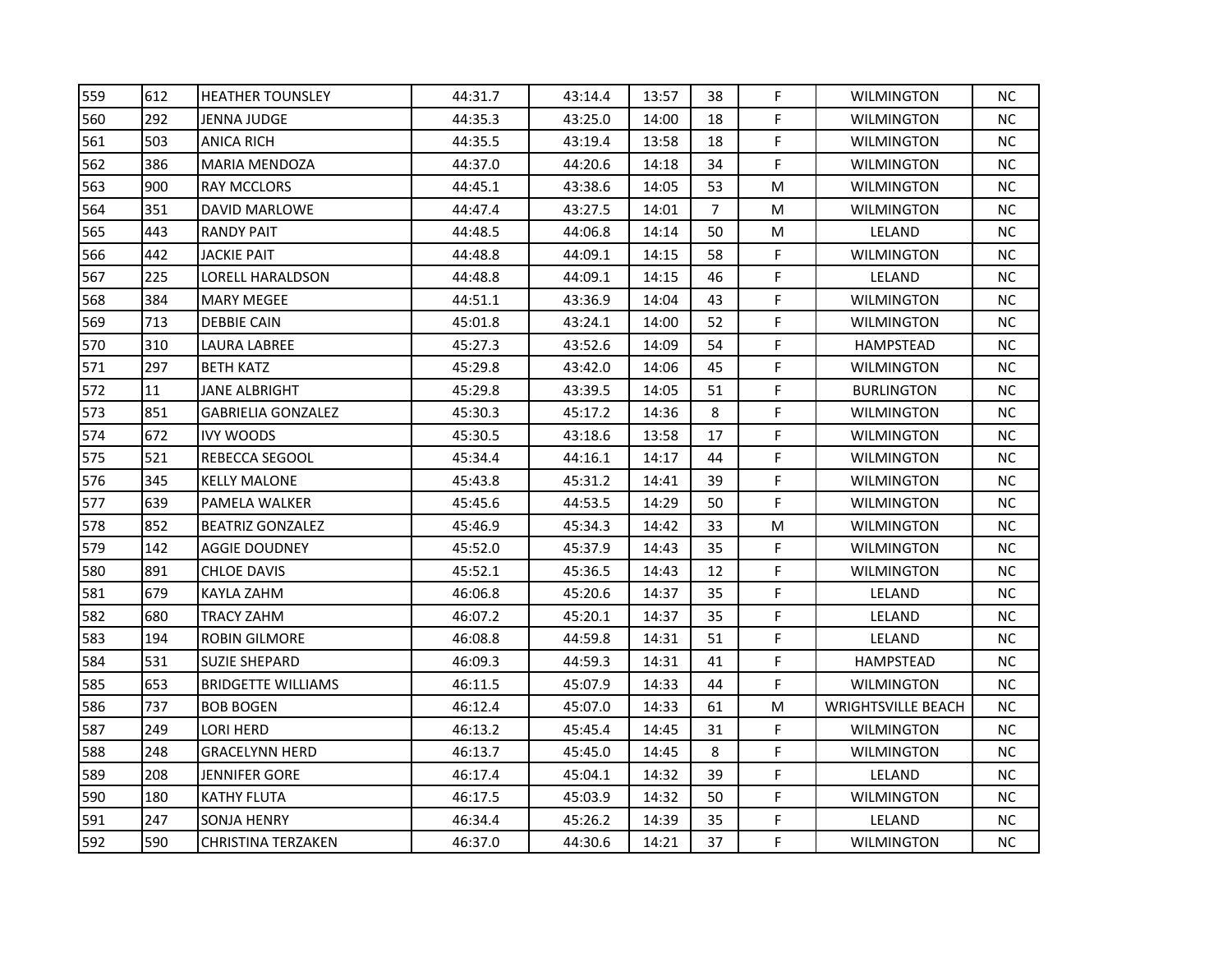| 593 | 163 | <b>LISA ENGLISH</b>      | 46:37.5 | 46:35.1 | 15:02 | 41             | F  | <b>WILMINGTON</b>   | ΝC           |
|-----|-----|--------------------------|---------|---------|-------|----------------|----|---------------------|--------------|
| 594 | 39  | <b>DAWN BLACKLEY</b>     | 46:37.8 | 46:35.6 | 15:02 | 41             | F  | <b>HAMPSTEAD</b>    | ΝC           |
| 595 | 361 | <b>JERRY MAY</b>         | 47:02.4 | 46:53.7 | 15:07 | 63             | M  | <b>WILMINGTON</b>   | <b>NC</b>    |
| 596 | 364 | <b>SUSANA MAY</b>        | 47:04.5 | 46:57.2 | 15:09 | 56             | F  | <b>WILMINGTON</b>   | NC           |
| 597 | 362 | <b>MARY ORTIZ</b>        | 47:04.7 | 46:56.2 | 15:08 | 64             | F  | <b>WILMINGTON</b>   | NС           |
| 598 | 706 | KATIE NUNALEE            | 47:05.7 | 45:50.7 | 14:47 | 24             | F  | HAMPSTEAD           | NС           |
| 599 | 671 | <b>HOLT WOODDELL</b>     | 47:20.8 | 46:59.1 | 15:09 | 38             | M  | <b>WILMINGTON</b>   | NС           |
| 600 | 520 | <b>JENNY SCOTT</b>       | 47:21.1 | 47:00.0 | 15:10 | 65             | F. | <b>WILMINGTON</b>   | <b>NC</b>    |
| 601 | 115 | <b>SARAH CRALLE</b>      | 47:28.1 | 47:18.0 | 15:15 | 58             | F  | <b>WILMINGTON</b>   | <b>NC</b>    |
| 602 | 375 | <b>KELLY MCLAURIN</b>    | 47:28.7 | 47:28.7 | 15:19 | 36             | F  | <b>WILMINGTON</b>   | NС           |
| 603 | 387 | <b>MARY BETH MERRITT</b> | 47:28.9 | 47:07.3 | 15:12 | 32             | F  | <b>WILMINGTON</b>   | NC           |
| 604 | 393 | <b>HEATH MILLER</b>      | 47:31.6 | 46:37.6 | 15:02 | 39             | M  | <b>WILMINGTON</b>   | NC           |
| 605 | 536 | <b>ANGELA SILANCE</b>    | 47:32.3 | 45:52.4 | 14:48 | 35             | F  | <b>JACKSONVILLE</b> | <b>NC</b>    |
| 606 | 619 | <b>KELLY TRUJILLO</b>    | 47:58.2 | 46:41.2 | 15:04 | 35             | F  | <b>WILMINGTON</b>   | <b>NC NC</b> |
| 607 | 97  | <b>HANNAH CLEMMONS</b>   | 47:58.7 | 46:03.2 | 14:51 | 25             | F  | LELAND              | <b>NC</b>    |
| 608 | 287 | EVAN JONES               | 48:01.6 | 46:47.6 | 15:05 | $\overline{7}$ | M  | WILMINGTON          | NС           |
| 609 | 278 | <b>BETH IRLAND</b>       | 48:01.9 | 46:49.4 | 15:06 | 43             | F  | <b>WILMINGTON</b>   | NC           |
| 610 | 98  | <b>JAN CLEMMONS</b>      | 48:07.7 | 46:11.1 | 14:54 | 57             | F  | LELAND              | <b>NC</b>    |
| 611 | 894 | <b>VIRGINIA WHITE</b>    | 48:08.3 | 46:11.3 | 14:54 | 31             | F  | <b>WILMINGTON</b>   | <b>NC</b>    |
| 612 | 910 | <b>MARLEY ALIAH</b>      | 48:11.7 | 48:11.7 | 15:33 | 10             | F  | <b>WILMINGTON</b>   | NC           |
| 613 | 911 | <b>KENSI SNOWDEN</b>     | 48:12.0 | 48:12.0 | 15:33 | 9              | F  | <b>WILMINGTON</b>   | NС           |
| 614 | 319 | <b>TAMMY LANGLEY</b>     | 48:13.6 | 47:10.6 | 15:13 | 51             | F  | <b>WILMINGTON</b>   | <b>NC</b>    |
| 615 | 716 | <b>SHANNON CARDEIRO</b>  | 48:13.7 | 47:10.3 | 15:13 | 41             | F  | <b>WILMINGTON</b>   | <b>NC</b>    |
| 616 | 487 | <b>DEBBIE RANDALL</b>    | 48:13.8 | 47:10.5 | 15:13 | 46             | F  | <b>WILMINGTON</b>   | <b>NC</b>    |
| 617 | 474 | <b>KAREN POST</b>        | 48:13.8 | 47:08.9 | 15:12 | 55             | F  | <b>WILMINGTON</b>   | NC           |
| 618 | 588 | LAURA TERBEEK            | 48:14.7 | 46:58.3 | 15:09 | 51             | F  | HAMPSTEAD           | NС           |
| 619 | 527 | DAMON SHELTON            | 48:23.6 | 46:18.6 | 14:56 | 8              | M  | <b>WILMINGTON</b>   | NC           |
| 620 | 528 | <b>SHAWNA SHELTON</b>    | 48:23.7 | 46:19.9 | 14:56 | 33             | F  | <b>WILMINGTON</b>   | <b>NC</b>    |
| 621 | 289 | <b>SARAH JONES</b>       | 48:47.1 | 47:34.0 | 15:21 | 32             | F  | <b>WILMINGTON</b>   | <b>NC</b>    |
| 622 | 558 | JEANNETTE SNYDER         | 48:50.3 | 48:15.3 | 15:34 | 61             | F  | LELAND              | NC           |
| 623 | 300 | <b>CAROL KEEN</b>        | 48:50.8 | 48:15.7 | 15:34 | 51             | F  | LELAND              | NC           |
| 624 | 318 | <b>MELANIE LANGLEY</b>   | 48:53.4 | 46:42.7 | 15:04 | 39             | F  | <b>WILMINGTON</b>   | NC           |
| 625 | 865 | <b>LUCAS WRIGHT</b>      | 49:06.3 | 47:13.3 | 15:14 | 8              | M  | <b>ROCKY POINT</b>  | <b>NC</b>    |
| 626 | 866 | <b>SARAH WRIGHT</b>      | 49:08.2 | 47:14.8 | 15:14 | 37             | F  | ROCKY POINT         | NC.          |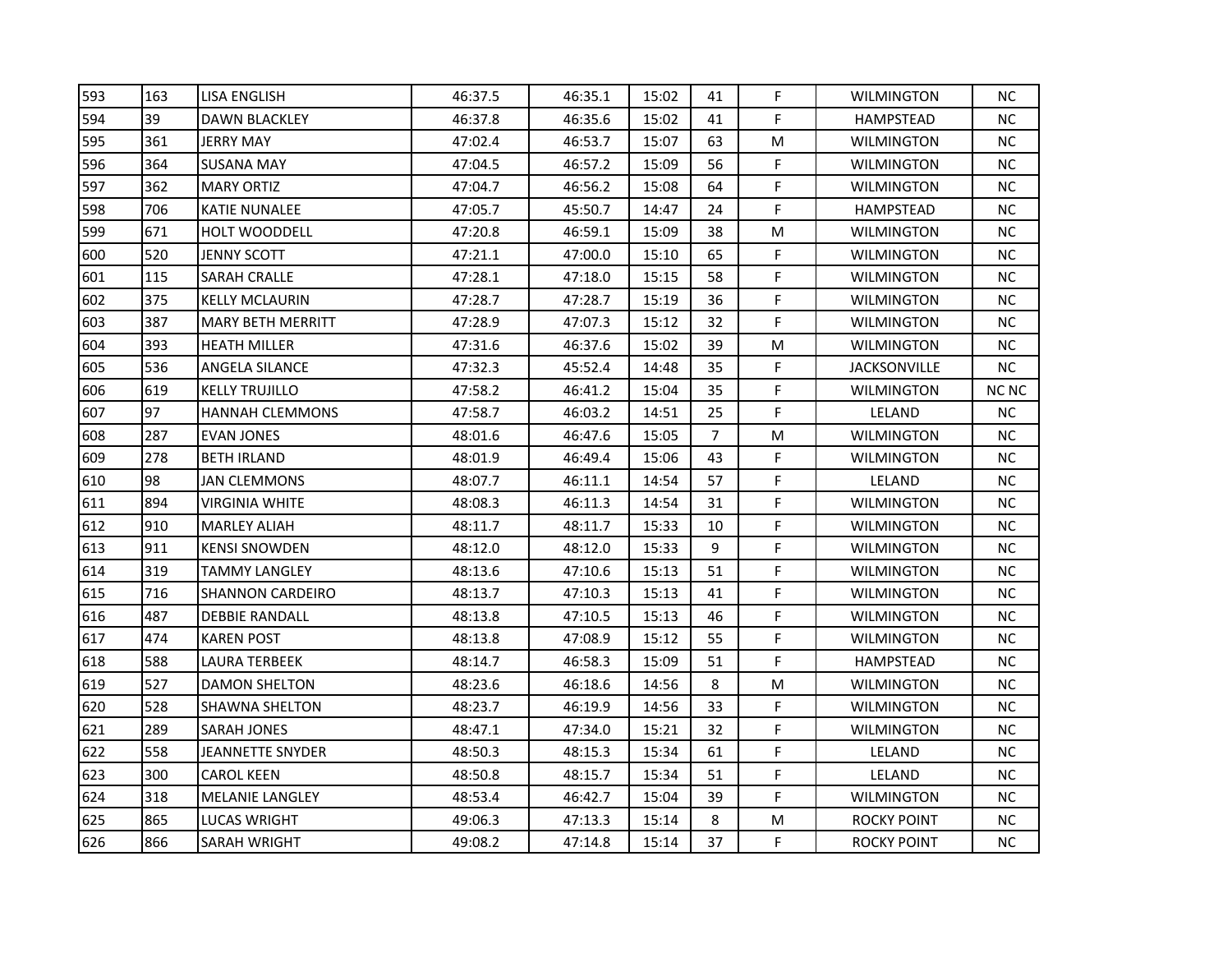| 627 | 677 | <b>FRANKIE YOUNG</b>      | 49:15.6 | 47:34.2 | 15:21 | 41 | F. | <b>WILMINGTON</b> | NС        |
|-----|-----|---------------------------|---------|---------|-------|----|----|-------------------|-----------|
| 628 | 676 | <b>DENNIS YOUNG</b>       | 49:15.9 | 49:15.9 | 15:53 | 56 | М  | <b>WILMINGTON</b> | NC.       |
| 629 | 455 | <b>NANCY PEARSON</b>      | 49:18.1 | 48:29.1 | 15:38 | 48 | F  | LELAND            | <b>NC</b> |
| 630 | 74  | <b>SYDNEY CAMPERLINGO</b> | 49:37.7 | 47:52.6 | 15:26 | 31 | F  | WILMINGTON        | <b>NC</b> |
| 631 | 447 | <b>ELLISON PARKER</b>     | 49:38.3 | 47:51.1 | 15:26 | 59 | F  | <b>WILMINGTON</b> | NC.       |
| 632 | 412 | DAWN MUNROE               | 49:50.1 | 48:51.5 | 15:45 | 43 | F  | WILMINGTON        | NС        |
| 633 | 305 | <b>NIKI KELSHAW</b>       | 49:53.2 | 48:59.8 | 15:48 | 48 | F  | LITTLE RIVER      | SC        |
| 634 | 719 | <b>SHANNON REYNOLDS</b>   | 49:53.3 | 49:31.9 | 15:58 | 38 | F  | <b>HAMPSTEAD</b>  | <b>NC</b> |
| 635 | 448 | <b>KATHY PARKER</b>       | 49:54.2 | 47:45.5 | 15:24 | 54 | F  | WILMINGTON        | <b>NC</b> |
| 636 | 65  | <b>MADELINE BUTZ</b>      | 49:58.4 | 49:43.1 | 16:02 | 12 | F  | <b>WINNABOW</b>   | <b>NC</b> |
| 637 | 705 | <b>MARK NUNALEE</b>       | 50:00.4 | 48:44.0 | 15:43 | 60 | М  | <b>HAMPSTEAD</b>  | <b>NC</b> |
| 638 | 496 | <b>MICHAEL REIVES</b>     | 50:03.9 | 49:48.3 | 16:04 | 48 | М  | <b>WINNABOW</b>   | <b>NC</b> |
| 639 | 841 | <b>MARY MORGAN</b>        | 50:04.9 | 49:24.6 | 15:56 | 43 | F  | <b>WILMINGTON</b> | <b>NC</b> |
| 640 | 220 | <b>AMBER HALL</b>         | 50:08.4 | 50:08.4 | 16:10 | 25 | F  | <b>WILMINGTON</b> | <b>NC</b> |
| 641 | 100 | ALEXANDRA COBLE           | 50:08.7 | 50:07.4 | 16:10 | 10 | F. | <b>WILMINGTON</b> | <b>NC</b> |
| 642 | 101 | <b>ERIC COBLE</b>         | 50:08.7 | 50:08.7 | 16:10 | 36 | M  | WILMINGTON        | <b>NC</b> |
| 643 | 904 | TARA SULLIVAN             | 50:16.7 | 48:43.3 | 15:43 | 38 | F  | WILMINGTON        | <b>NC</b> |
| 644 | 878 | <b>MCCALL WHITE</b>       | 50:16.8 | 48:45.3 | 15:44 | 31 | F  | <b>WILMINGON</b>  | <b>NC</b> |
| 645 | 564 | <b>KELLY STADY</b>        | 50:21.2 | 50:03.0 | 16:09 | 36 | F  | LELAND            | <b>NC</b> |
| 646 | 128 | SHELLY DEANTONIO          | 50:23.3 | 50:08.4 | 16:10 | 34 | F  | WILMINGTON        | <b>NC</b> |
| 647 | 912 | <b>JUDE ALIAH</b>         | 50:58.6 | 50:58.6 | 16:26 | 8  | F  | <b>WILMINGTON</b> | ΝC        |
| 648 | 599 | <b>EDWARD TIFFT</b>       | 51:01.0 | 49:58.4 | 16:07 | 46 | М  | <b>WILMINGTON</b> | <b>NC</b> |
| 649 | 602 | <b>HOPE TIFFT</b>         | 51:01.1 | 49:57.8 | 16:07 | 9  | F. | <b>WILMINGTON</b> | <b>NC</b> |
| 650 | 913 | <b>REIF ALIAH</b>         | 51:05.6 | 51:05.6 | 16:29 | 5  | M  | <b>WILMINGTON</b> | <b>NC</b> |
| 651 | 909 | AJ ALIAH                  | 51:06.9 | 51:06.9 | 16:29 | 44 | M  | <b>WILMINGTON</b> | <b>NC</b> |
| 652 | 339 | TARI LYNCH                | 51:13.4 | 50:37.8 | 16:20 | 17 | F  | <b>WILMINGTON</b> | <b>NC</b> |
| 653 | 337 | LATOYA LYNCH              | 51:13.7 | 50:37.2 | 16:20 | 23 | F  | WILMINGTON        | <b>NC</b> |
| 654 | 166 | KAITLYN ESLINGER          | 51:14.2 | 50:13.9 | 16:12 | 8  | F  | <b>WILMINGTON</b> | <b>NC</b> |
| 655 | 164 | <b>BRITTANY ESLINGER</b>  | 51:14.9 | 50:13.5 | 16:12 | 26 | F  | <b>WILMINGTON</b> | <b>NC</b> |
| 656 | 691 | <b>JACK SNOWDEN</b>       | 51:23.6 | 50:36.6 | 16:19 | 5  | M  | <b>WILMINGTON</b> | <b>NC</b> |
| 657 | 685 | <b>CHRISTINE BROWN</b>    | 51:23.6 | 50:36.0 | 16:19 | 27 | F  | <b>WILMINGTON</b> | <b>NC</b> |
| 658 | 690 | PENNY MAHONEY             | 51:25.8 | 50:39.1 | 16:20 | 57 | F  | WILMINGTON        | <b>NC</b> |
| 659 | 863 | <b>NICOLE BRITT</b>       | 51:39.9 | 51:00.4 | 16:27 | 42 | F  | <b>WILMINGON</b>  | <b>NC</b> |
| 660 | 864 | <b>CHANNINY BRITT</b>     | 51:40.7 | 51:01.6 | 16:27 | 9  | F  | <b>WILMINGON</b>  | <b>NC</b> |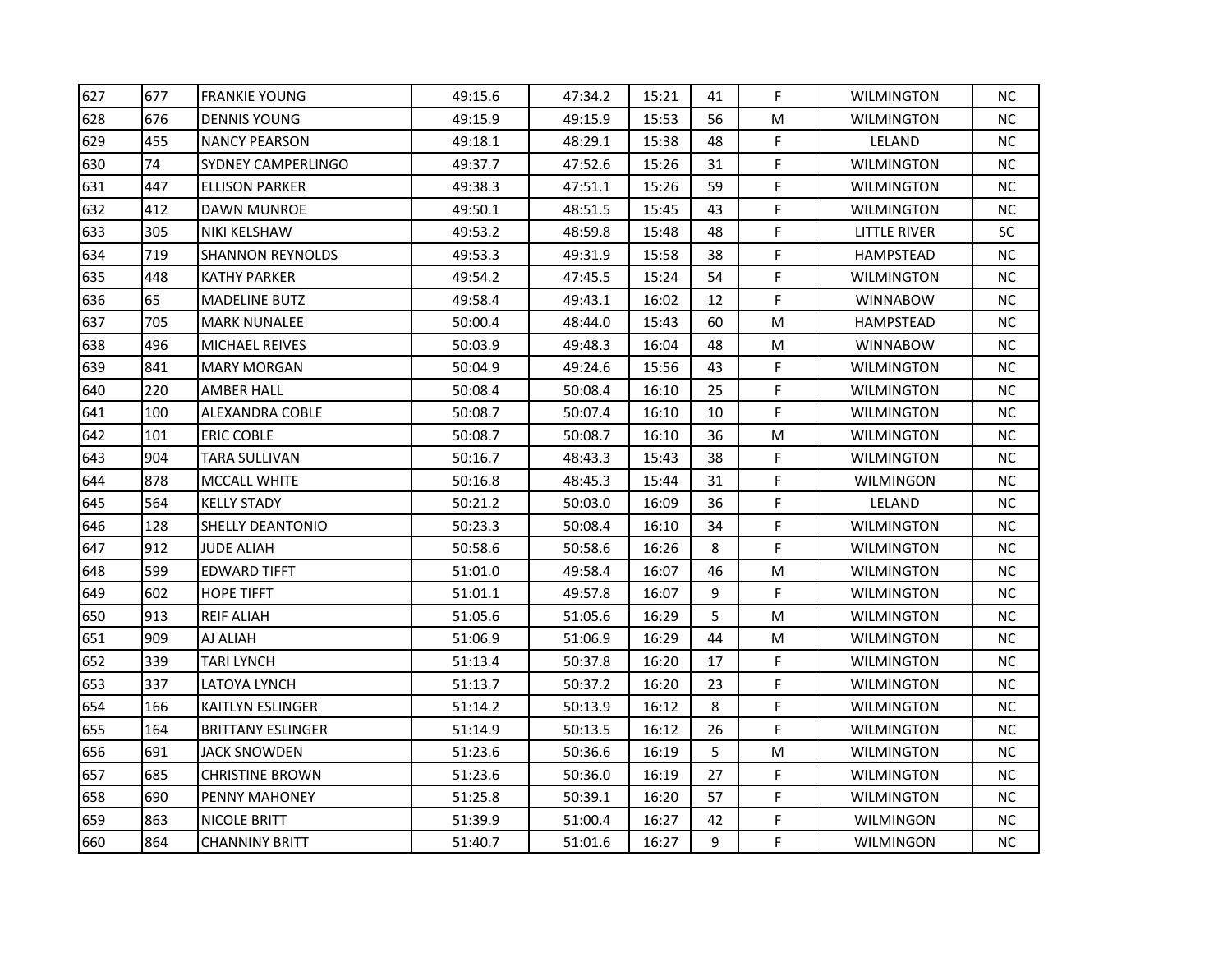| 661 | 273 | <b>JACKIE HUDSON</b>     | 51:51.8 | 51:51.8 | 16:44 | 31 | F  |                       | <b>NC</b> |
|-----|-----|--------------------------|---------|---------|-------|----|----|-----------------------|-----------|
| 662 | 409 | DARA MULDOON             | 52:15.6 | 50:14.0 | 16:12 | 35 | F  | <b>WILMINGTON</b>     | NC        |
| 663 | 875 | <b>EMILY SUIT</b>        | 52:19.0 | 50:58.2 | 16:26 | 11 | F. | <b>WILMINGON</b>      | N.C.      |
| 664 | 638 | <b>HANNAH WALKER</b>     | 52:39.9 | 52:12.1 | 16:50 | 23 | F  | <b>CAROLINA BEACH</b> | ΝC        |
| 665 | 306 | ANISSA KING              | 52:40.8 | 52:14.1 | 16:51 | 47 | F  | <b>WILMINGTON</b>     | ΝC        |
| 666 | 554 | <b>MELISSA SMITH</b>     | 52:43.6 | 52:13.8 | 16:51 | 50 | F  | <b>WILMINGTON</b>     | ΝC        |
| 667 | 631 | <b>DEBBIE VEZINA</b>     | 52:44.1 | 52:15.3 | 16:51 | 50 | F  | LELAND                | <b>NC</b> |
| 668 | 123 | <b>BELINDA DANIELS</b>   | 52:45.9 | 52:18.4 | 16:52 | 61 | F  | <b>WILMINGTON</b>     | ΝC        |
| 669 | 377 | FREDRIKA MCMILLAN-BROWN  | 52:47.6 | 51:00.1 | 16:27 | 41 | F  | <b>WILMINGTON</b>     | <b>NC</b> |
| 670 | 418 | <b>SARAH NEWMAN</b>      | 52:47.7 | 51:00.5 | 16:27 | 34 | F  | <b>BURGAW</b>         | <b>NC</b> |
| 671 | 259 | PETER HOLT               | 53:15.3 | 51:37.2 | 16:39 | 49 | M  | <b>WILMINGTON</b>     | ΝC        |
| 672 | 27  | <b>KEITH BATSON</b>      | 53:20.8 | 51:58.9 | 16:46 | 48 | М  | ROCKY POINT           | ΝC        |
| 673 | 26  | <b>CATHARINE BATSON</b>  | 53:21.5 | 51:59.6 | 16:46 | 45 | F  | ROCKY POINT           | <b>NC</b> |
| 674 | 458 | <b>JESS PERKINS</b>      | 53:57.3 | 52:37.6 | 16:58 | 29 | F  | <b>WILMINGTON</b>     | <b>NC</b> |
| 675 | 457 | <b>CLIFTON PERKINS</b>   | 53:58.4 | 52:38.2 | 16:59 | 44 | М  | <b>WILMINGTON</b>     | ΝC        |
| 676 | 149 | DAWN DUNN                | 54:11.1 | 53:25.0 | 17:14 | 37 | F  | <b>WILMINGTON</b>     | ΝC        |
| 677 | 150 | <b>LILLI DUNN</b>        | 54:13.4 | 53:25.3 | 17:14 | 8  | F  | <b>WILMINGTON</b>     | ΝC        |
| 678 | 714 | <b>JOHN CAIN</b>         | 54:24.7 | 52:46.7 | 17:01 | 55 | M  | <b>WILMINGTON</b>     | <b>NC</b> |
| 679 | 405 | lHANNAH MOXEY            | 55:12.2 | 54:27.0 | 17:34 | 14 | F  | HAMPSTEAD             | <b>NC</b> |
| 680 | 354 | <b>LIZA MARTIN</b>       | 55:12.4 | 54:27.3 | 17:34 | 13 | F  | <b>HAMPSTEAD</b>      | ΝC        |
| 681 | 294 | <b>SHELBY JURASITS</b>   | 55:34.1 | 53:33.6 | 17:16 | 12 | F  | TANNERSVILLE          | PA        |
| 682 | 410 | <b>GERALDINE MULDOON</b> | 55:34.5 | 53:35.0 | 17:17 | 58 | F  | TANNERSVILLE          | PA        |
| 683 | 408 | <b>COREY MULDOON</b>     | 55:35.0 | 53:34.6 | 17:17 | 25 | M  | TANNERSVILLE          |           |
| 684 | 293 | <b>BRANDI JURASITS</b>   | 55:35.6 | 53:33.0 | 17:16 | 38 | F  | TANNERSVILLE          | PA        |
| 685 | 889 | <b>SARAH HANSON</b>      | 55:39.9 | 54:04.5 | 17:26 | 33 | F  | <b>WILMINGTON</b>     | NС        |
| 686 | 622 | <b>WHITNEY UMBERGER</b>  | 55:43.0 | 54:06.6 | 17:27 | 28 | F  | <b>WILMINGTON</b>     | ΝC        |
| 687 | 657 | PANDORA WILLIAMS         | 55:43.3 | 54:07.0 | 17:27 | 38 | F  | <b>WILMINGTON</b>     | ΝC        |
| 688 | 137 | <b>HOLLY DIETERLE</b>    | 56:12.0 | 54:29.1 | 17:35 | 21 | F  | <b>ROCKY POINT</b>    | ΝC        |
| 689 | 659 | <b>AARON WILLIAMSON</b>  | 56:12.4 | 55:13.3 | 17:49 | 8  | М  | <b>ROCKY POINT</b>    | <b>NC</b> |
| 690 | 270 | SAVANNAH HUBACH          | 56:39.1 | 55:40.6 | 17:57 | 29 | F  | <b>ROCKY POINT</b>    | <b>NC</b> |
| 691 | 561 | <b>ANDREA SPICER</b>     | 56:39.4 | 55:41.1 | 17:58 | 34 | F  | LELAND                | ΝC        |
| 692 | 245 | <b>JAKE HENDERSON</b>    | 56:44.0 | 55:19.7 | 17:51 | 15 | М  | LELAND                | ΝC        |
| 693 | 635 | <b>MORGAN VIOLETTE</b>   | 56:48.7 | 55:08.4 | 17:47 | 14 | F  | <b>WILMINGTON</b>     | ΝC        |
| 694 | 258 | <b>NANCY HOLT</b>        | 56:49.5 | 55:10.5 | 17:48 | 48 | F  | <b>WILMINGTON</b>     | ΝC        |
|     |     |                          |         |         |       |    |    |                       |           |